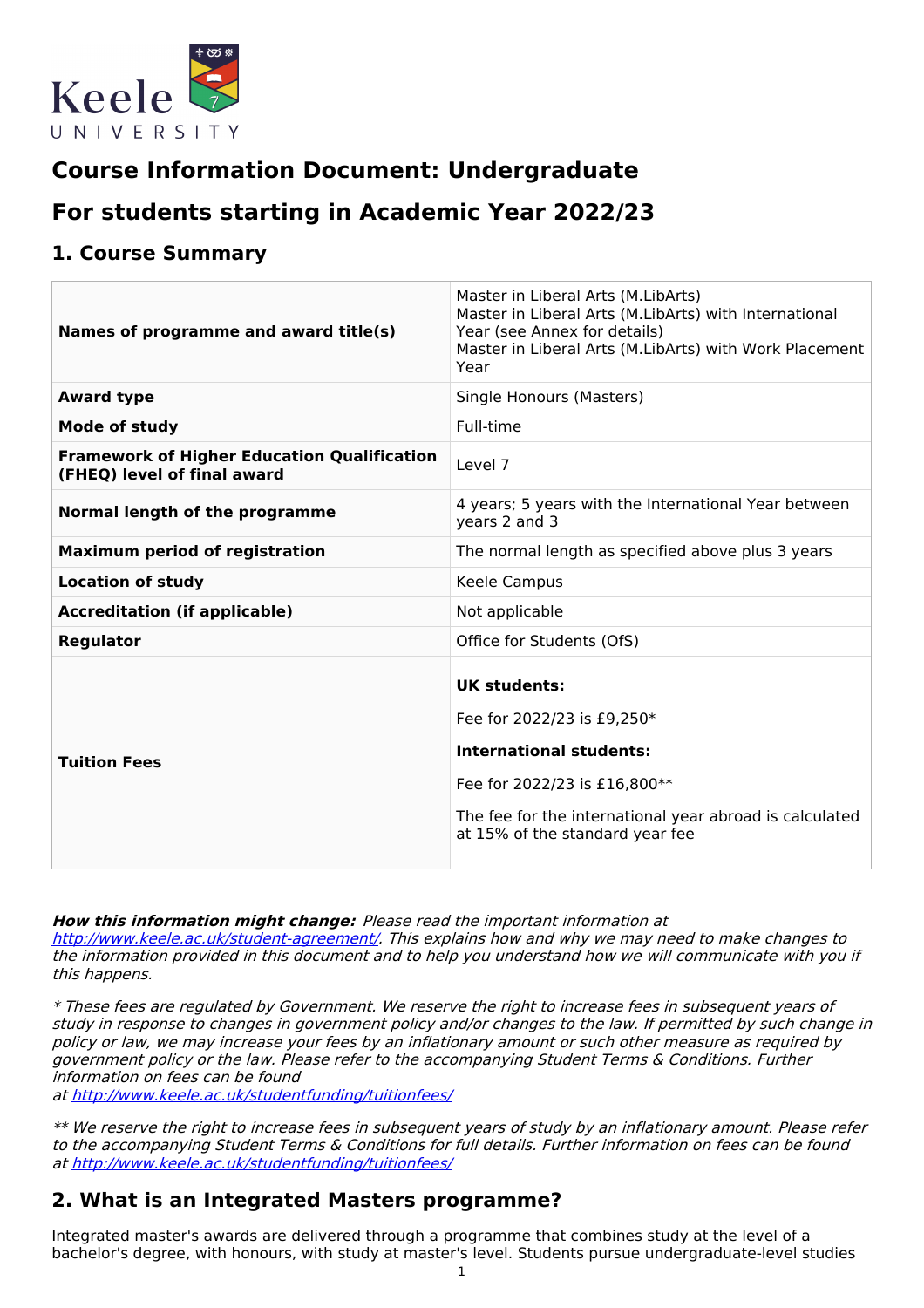before progressing to study at an advanced level, allowing them to graduate with a master's degree after a single four-year programme of study. The Master of Liberal Arts award reflects an extra year of study including research training in one or more specific disciplines and completion of an extended research project.

In keeping with Keele's commitment to breadth in the curriculum, the programme gives students the opportunity to take some modules outside core Liberal Arts provision, in other disciplines and in modern foreign languages as part of a 480-credit degree. Thus it enables students to gain, and to be able to demonstrate, a distinctive range of graduate attributes.

# **3. Overview of the Programme**

Liberal Arts is not like other degrees. Rather than focusing on one academic discipline, a Liberal Arts degree concentrates on the qualities that the student will have when they graduate. It offers a unique opportunity to develop critical and creative skills through study of a wide range of disciplines and approaches. The result is a challenging and engaging programme that contributes to the development of capable, and employable, citizen-graduates.

Keele was founded as a Liberal Arts university, applying the ethos of the Liberal Arts to learning across a range of disciplines over its 70 year history. For the first time, however, it is employing that extensive experience to offer named 'Liberal Arts' degrees. The result is a distinctive and inspiring programme designed to absorb and excite students over their years of study.

The Integrated Masters programme offers students four main groups of skills. First, graduates of this programme will possess the traditional academic skills associated with most university degrees. Liberal Arts students think analytically, and critically, developing reasoned arguments on the basis of evidence. Second, they will be equipped with research skills, appreciating the range of methods and approaches to understanding the world that different subjects have to offer. They become self-reliant, independent learners. A Master in Liberal Arts has the capacity to research combining the liberal arts approach with advanced research skills from a specific academic discipline. Third, Liberal Arts students are engaged with the environment around them, whether local, regional or global and equipped with the practical skills to address problems within that environment. They approach problems open-mindedly and in the spirit of inquiry, bringing a powerful combination of creativity and problem-solving approaches to find solutions. They see the world from many different perspectives and maintain an openness to new ideas. Fourth, Liberal Arts students are effective communicators, confident in their self-expression when dealing with a range of formats and audiences.

The Keele Liberal Arts programme employs a series of approaches to help students develop these skills. Primarily, the programme is designed to expose students to a broad range of ideas and challenges. Much of the approach is based on inter-disciplinarity: the use of approaches from a range of different academic disciplines, either singly or in combination, as analytic tools. Students will be exposed to a wide range of disciplinary perspectives, theories and methods that they will be encouraged not only to explore in detail, but also to use and apply in analysing and understanding the complexity of the contemporary world. That is, in order to 'know' the world there is a need to apply knowledge and understanding, techniques and methods that are developed from arts, humanities and social science disciplines. An inter-disciplinary programme tests and develops the capacity of bright students, encouraging students to juggle multiple perspectives on any problem. Keele students are introduced to both disciplinary and inter-disciplinary thinking. This is achieved through a carefully calibrated balance of core and elective modules. The core modules demand that students engage with a range of activities traditionally associated with Liberal Arts training: inter-disciplinary work, systems thinking, creativity, innovation and problem-solving. The core modules also demand engagement with specific disciplinary interests useful to underpinning the breadth required for Liberal Arts thinking. These core modules are complemented by allowing students to make a range of elective choices, with guidance toward a discipline-based 'concentration'. The programme is designed to generate a synthesis between the Liberal Arts approach and the greater degree of disciplinary specialisation with a particular view to positioning the students to complete an original final-year dissertation sustained by these different perspectives.

Students are also engaged with major challenges faced by our local, regional and global societies. The programme is based within Keele's Institute for Liberal Arts and Sciences (ILAS), which hosts the 'Grand Challenges' Lecture Series on contemporary issues. Hence ILAS helps to sustain the intellectual breadth of the programme, providing the lectures for students to attend as part of the programme's engagement with real-world problems.

While traditional academic skills and a broader inter-disciplinarity are useful foundations in attempts to search for answers to these problems, Liberal Arts students are also equipped with more practical skills. Problem-solving and creativity are both key elements in designing responses to whatever challenges our students might face in later life, so these are highlighted within the Liberal Arts course. In the second year of study, students take modules designed to develop these particular skills.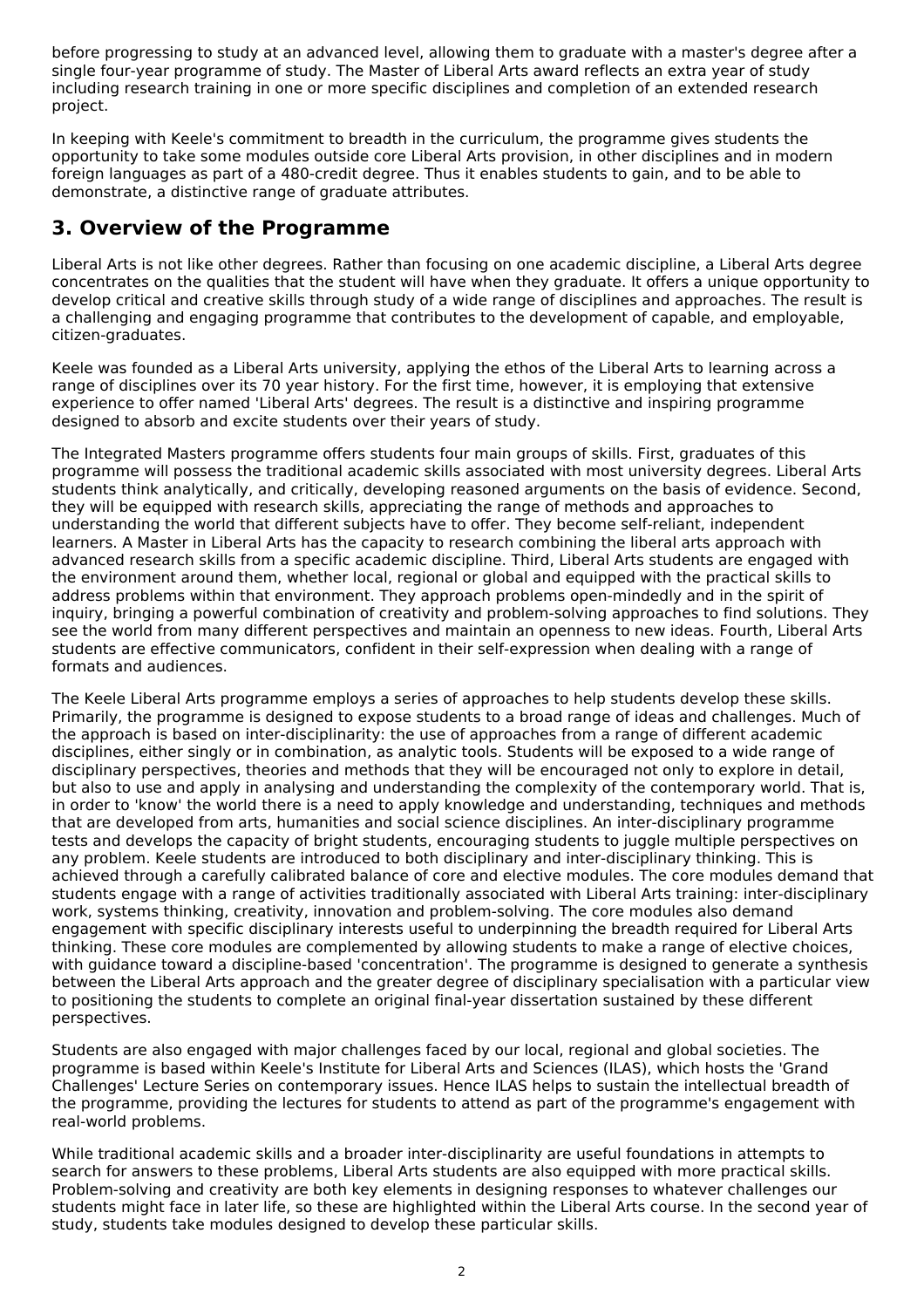While much of the above is achieved through the first three years of the programme, the Integrated Master's programme aspires to hone the student's research skills, while continuing to emphasise the breadth inherent to any liberal arts programme. Keele's rich research culture, which features particular strength in interdisciplinary work, provides an excellent foundation for research-led learning and teaching. Students will become adept at understanding the strengths and weaknesses of different approaches to research and at designing their own research projects in the first three years of the programme. The further year of study, however, is designed to achieve a partnering of advanced knowledge and skills from a specific discipline with the liberal arts approach emphasised in the programme's first three years. This partnering involves a change of approach in three respects. First, students will gain advanced, specialist knowledge in an area of their choice by taking Masters-level modules from across the faculty's offerings. Second, the students will learn research skills at a higher level and in a specific discipline. Whether that is working with texts as a literature scholar or historian, learning the advanced skills of a research social scientist or being trained in new creative practices, the student will have the chance to develop their research or creative capacities. Together, these two approaches should allow the student to develop a disciplinary expertise which might later allow the student to pursue research towards a Ph.D. or to work in professions that demand research skills. Third, the student will have the opportunity to demonstrate these newfound skills through their development of an advanced research project which will be designed to combine the approach of the specific with a liberal arts approach.

With our long-established expertise in delivering multi- and inter- disciplinary programmes, rich research culture and commitment to teaching and learning, Keele offers a unique and stimulating approach to the liberal arts.

# **4. Aims of the programme**

The broad aims of the programme are to enable you to:

- develop traditional academic skills of evidence gathering, the handling and processing of information, argument and communication
- develop creative and practical problem-solving skills
- expand imagination and nurture curiosity, so as to develop life-long learning habits
- develop high-level research skills, integrating a disciplinary specific approach with the breadth of a liberal arts approach

# **5. What you will learn**

The intended learning outcomes of the programme (what students should know, understand and be able to do at the end of the programme), can be described under the following headings:

- Subject knowledge and understanding
- Subject specific skills
- Key or transferable skills (including employability skills)

### **Subject knowledge and understanding**

Successful students will be able to demonstrate knowledge and understanding of:

- the key concepts, approaches and methods of the Liberal Arts e.g. inter-disciplinarity, inter-relatedness, connectivity and complexity
- the contested nature and problematic character of inquiry in the Liberal Arts
- decision-making techniques
- key theories of creativity
- major social and economic challenges
- conceptual frameworks such as "wicked problems" that formalise how we think about difficult and complex problems considered major societal challenges
- societal challenges effectively using explicit reference to conceptual frameworks and evidence.
- a specific, discipline-based field of study including key concepts at the forefront of study in that field
- techniques applicable to research, advanced scholarship or creative practice in their chosen disciplinary field and how those techniques are used to create and interpret knowledge in that discipline

### **Subject specific skills**

Successful students will be able to:

- apply concepts, theories methods and practices used in the Liberal Arts
- deal with complex issues both systematically and creatively, despite incomplete information and uncertainty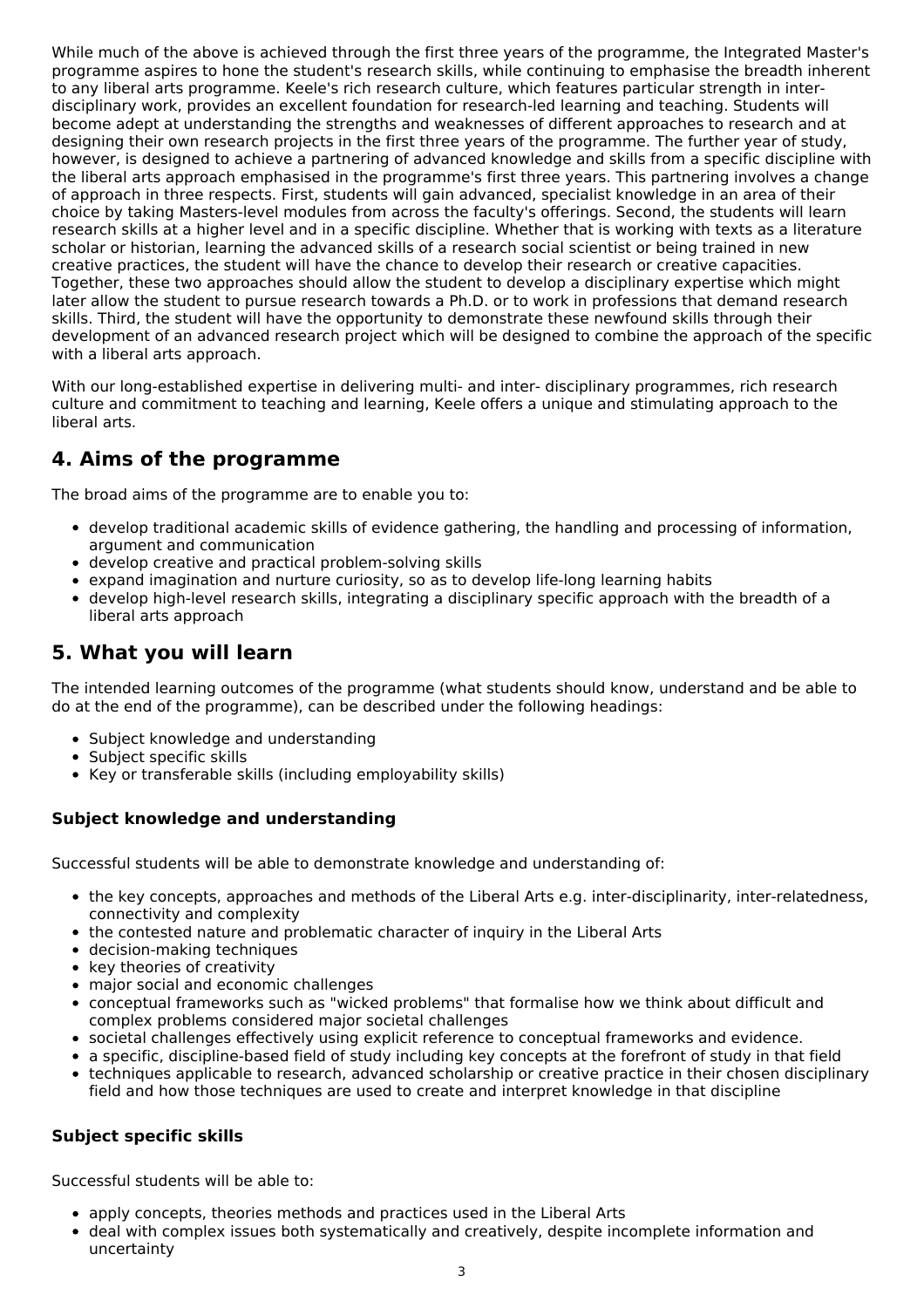- gather, select and organise evidence, data and information from a variety of secondary and primary sources
- interpret, analyse and deploy that evidence, data and information
- synthesise relevant information, exercise critical judgement and construct reasoned argument
- conceive, develop and deliver creative projects
- identify, investigate, analyse, formulate and advocate solutions to problems
- evaluate, in their chosen specific discipline, current research and advanced scholarship
- evaluate methodologies, skills and practices and develop critiques of them
- design and conduct and report on their own original research using relevant concepts, suitable methods of investigation and appropriate techniques of scholarship

### **Key or transferable skills (including employability skills)**

Successful students will be able to:

- think critically, independently and creatively
- apply cross-disciplinary thinking
- pursue research projects using social science methods
- deploy information literacy skills
- develop a systematic approach to addressing a given problem and identify creative solutions
- communicate effectively and fluently in speech and writing, to both specialist and non-specialist audiences
- work independently, demonstrating initiative, self-organisation and time management, to become a mature, independent learner
- develop a range of cognitive and social skills relevant to their intellectual, vocational and personal development
- become informed and active citizens

### **Keele Graduate attributes**

Engagement with this programme will enable you to develop your intellectual, personal and professional capabilities. At Keele, we call these our ten Graduate Attributes and they include independent thinking, synthesizing information, creative problem solving, communicating clearly, and appreciating the social, environmental and global implications of your studies and activities. Our educational programme and learning environment is designed to help you to become a well-rounded graduate who is capable of making a positive and valued contribution in a complex and rapidly changing world, whichever spheres of life you engage in after your studies are completed.

As detailed above, the Liberal Arts degree at Keele, like most Liberal Arts programmes, is designed around a series of qualities to be nurtured in the citizen-graduate, rather than focusing primarily on specific disciplinary requirements. Hence, it is unsurprising there is extensive common ground when comparing the outlining of the university's generic Graduate Attributes and the aims and objectives of the Liberal Arts programme. For example, an open and questioning approach to ideas, demonstrating curiosity, independence of thought and the ability to appreciate a range of perspectives on the natural and social worlds are all integral to the intellectual development of a Liberal Arts student. Equally, qualities such as synthesizing information, creative problem solving and communicating clearly are all developed within the programme, as detailed elsewhere in this document.

Further information about the Keele Graduate Attributes can be found here: <http://www.keele.ac.uk/journey/>

# **6. How is the programme taught?**

Much of the programme is underpinned by innovative teaching. The learning and teaching methods enable students to achieve the learning outcomes of the programme in a variety of ways.

- The programme uses a **'living labs'** approach, by which field trips engage students with local issues and their potential solutions. Students can pursue hands-on research into Britain's industrial history and current/future-oriented issues of economic regeneration, social challenges and environmental sustainability. Delivering the programme through real world locations, events, issues and problems enables students to apply critical thinking, creative practice and data collection and analysis with an eye to the practical application of their ideas and research. Ultimately, students will have a holistic learning experience that will encourage a sophisticated and sensitive approach to the world.
- **'Learning set'** meetings with a tutor-facilitator are also an important part of the programme, providing an opportunity for students to develop their communication skills and pursue interest in contemporary issues. These groups meet regularly for discussions focused on the students' personal and intellectual development through discussion of programme seminars, current events and core module content.
- **Tutorials and seminars** where key issues can be discussed in more depth. Students are expected to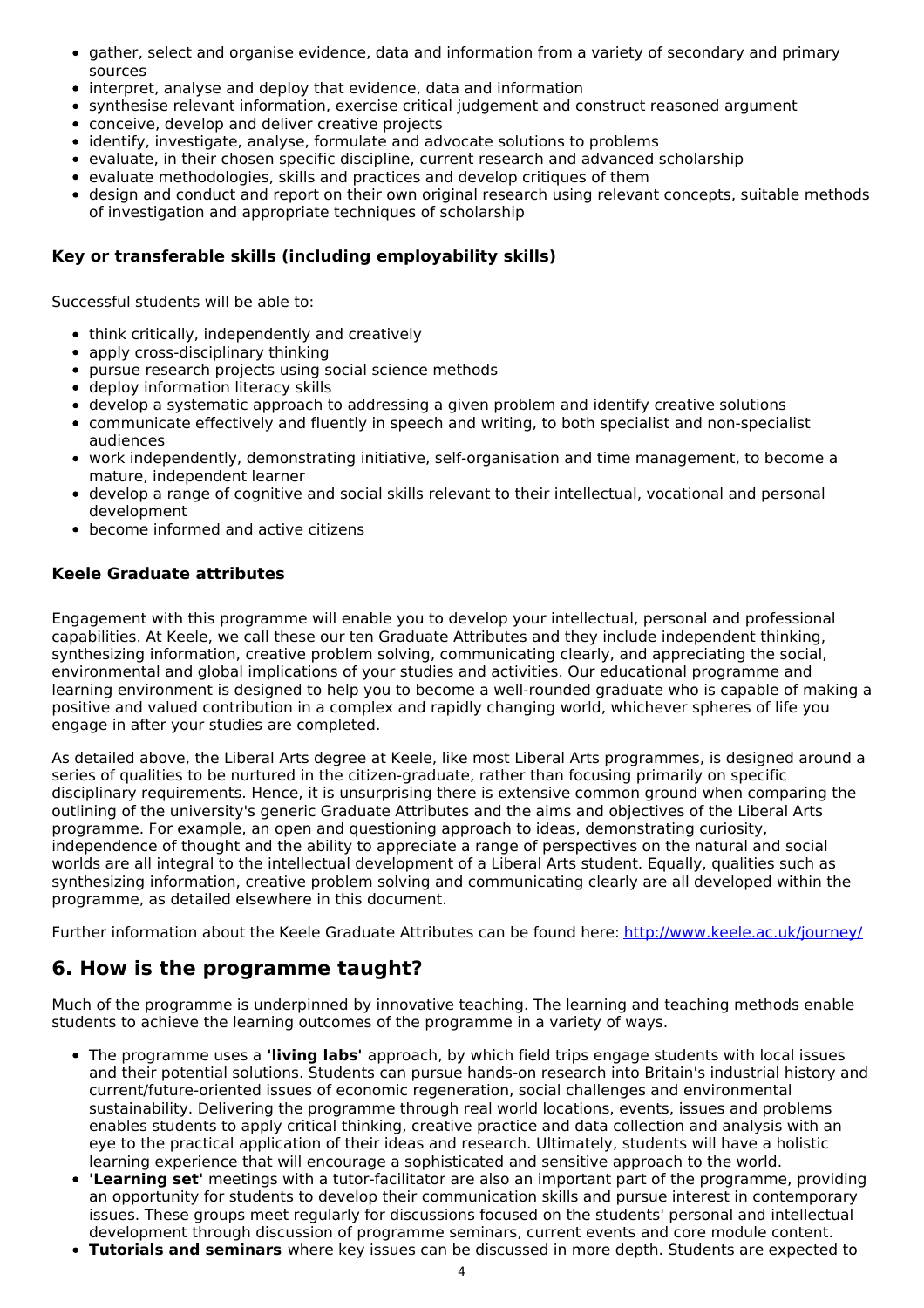play a full part in, and occasionally to lead, these discussions, either individually, or as part of a small team. Some tutorials and seminars involve presentations (from individual students or students working in small teams). Seminars and tutorials provide opportunities for students to ask questions about, and suggest answers to, problems encountered and to present their own ideas

- **Interactive workshops**; where students in large classes have the opportunity to work together in smaller groups, interact with the lecturer and reflect on their own learning. Workshops encourage students to reflect on their own learning and take responsibility for its development by addressing areas of difficulty, perhaps by discussing them with their fellow students or by getting additional help from staff
- **Traditional lectures**; where the lecturer provides students with a framework for reading and independent study. Most lecturers employ presentation software such as MS PowerPoint, while sometimes also making use of video and audio presentations. Lectures allow students to gain a systematic understanding of both key theoretical approaches and fundamental concepts
- **Independent study**; based on directed reading from text books, research monographs, academic journals, official government publications, the printed media and appropriate sources deployed on the web. When combined with lectures, independent study is an integral part of developing proper understanding of key concepts, approaches and debates in the field
- **Web-based learning** using the University's virtual learning environment (KLE). The KLE gives students easy access to a wide range of resources and research tools to assist their studies, and can be used as a platform for online discussions, quizzes and blogs
- **Dissertations**; the dissertation double module provides the opportunity to receive training in designing a research project and then implementing it independently. Undertaking a research dissertation with the supervision and support of experienced and active researchers from our staff allows students to formulate relevant research questions and devise a feasible and ethically sound strategy for answering them

Apart from these formal activities, students are also provided with regular opportunities to talk through particular areas of difficulty, and any special learning needs they may have, with their Personal Tutors or module lecturers on a one-to-one basis.

# **7. Teaching Staff**

The teaching of the Liberal Arts programme is drawn, as befits a multi- and inter-disciplinary degree, from across the Faculty of Humanities and Social Sciences. The permanent teaching staff of the faculty as a whole currently consists of professors, staff members at Reader or Senior Lecturer level and lecturers. A vast majority of the staff have doctorates (PhDs or the equivalent) in their subjects and almost all are active researchers whose work, across many different subjects, has been widely published in books, research monographs and leading international journals.

The staff group has extensive experience of teaching at undergraduate and postgraduate level in universities in the UK, continental Europe, North America and Australasia. All members of staff complete appropriate training as part of their induction to university teaching and many are members or associates of the Higher Education Academy and/or have a formal teaching qualification.

The University will attempt to minimise changes to our core teaching teams, however, delivery of the programme depends on having a sufficient number of staff with the relevant expertise to ensure that the programme is taught to the appropriate academic standard.

Staff turnover, for example where key members of staff leave, fall ill or go on research leave, may result in changes to the programme's content. The University will endeavour to ensure that any impact on students is limited if such changes occur.

# **8. What is the structure of the Programme?**

The academic year runs from September to June and is divided into two semesters. The number of weeks of teaching will vary from programme to programme, but you can generally expect to attend scheduled teaching sessions between the end of September and mid-December, and from mid-January to the end of April. Our degree courses are organised into modules. Each module is usually a self-contained unit of study and each is usually assessed separately with the award of credits on the basis of 1 credit  $= 10$  hours of student effort. An outline of the structure of the programme is provided in the tables below.

There are two types of module delivered as part of your programme. They are:

- Compulsory modules a module that you are required to study on this course;
- Optional modules these allow you some limited choice of what to study from a list of modules;
- Elective modules (Global Challenge Pathways at Level 4) a choice of modules from different subject areas within the University that count towards the overall credit requirement but not the number of subject-related credits.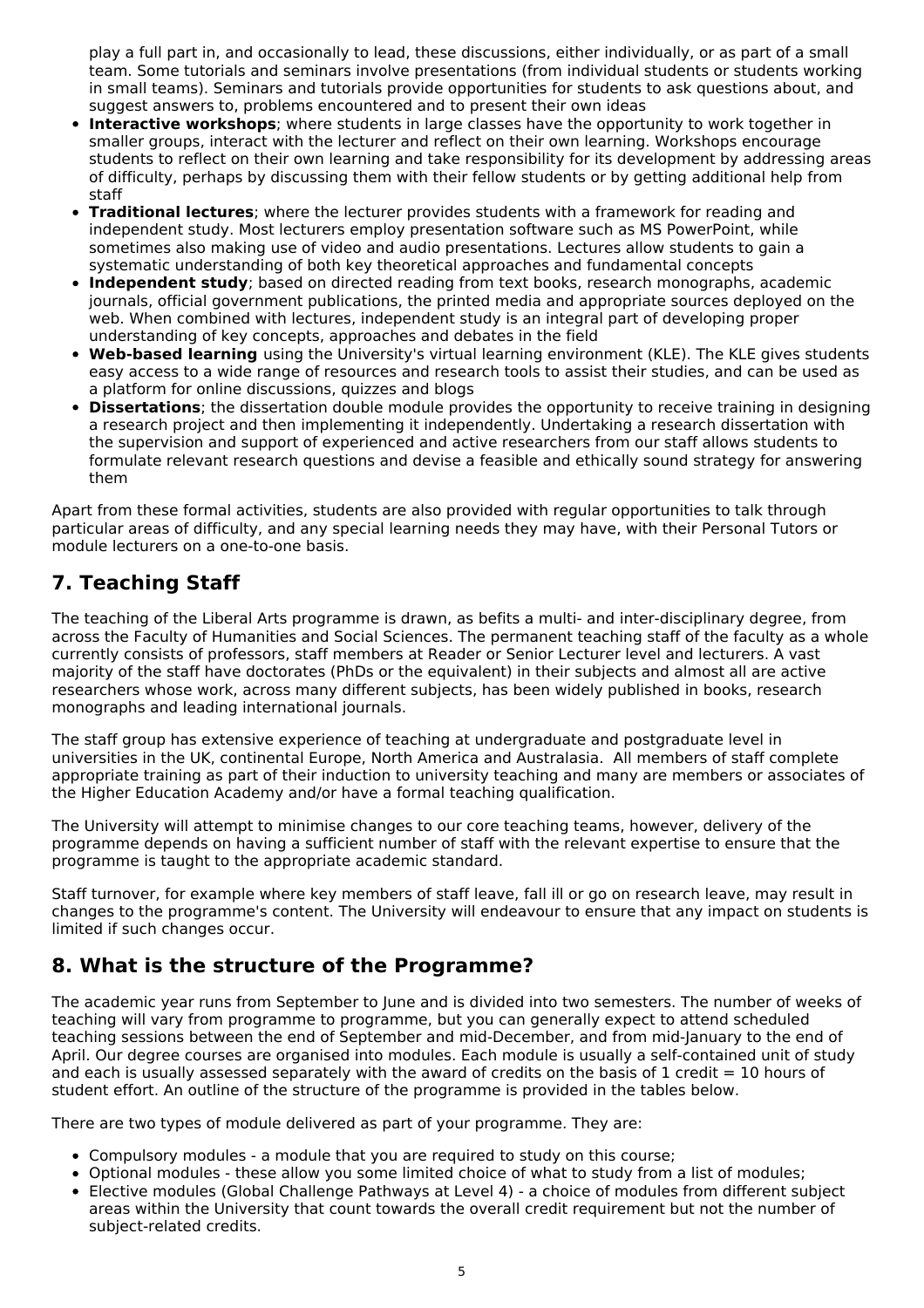A summary of the credit requirements per year is as follows, with a minimum of 90 subject credits (compulsory plus optional) required for each year.

For further information on the content of modules currently offered, including the list of elective modules, please visit: <https://www.keele.ac.uk/recordsandexams/modulecatalogue/>

| Year    | <b>Compulsory</b> | <b>Optional</b> |     | <b>Electives</b> |     |
|---------|-------------------|-----------------|-----|------------------|-----|
|         |                   | Min             | Max | Min              | Max |
| Level 4 | 30                | 75              | 90  | 0                | 15  |
| Level 5 | 30                | 60              | 75  | 15               | 30  |
| Level 6 | 15                | 75              | 75  | 30               | 30  |
| Level 7 | 0                 | 120             | 120 | 0                | 0   |

#### At Level 4

30 subject-specific credits should be selected from a HUMSS Faculty subject of your choice (these must be core modules in that discipline but also approved as options for students outside the discipline).

At least 30 credits from approved options.

At Level 5

30 subject-specific credits selected from a HUMSS Faculty subject of your choice (these must be core modules in that discipline but also approved as options for students outside the discipline).

15 credits from one of MDS-20031, ENG-20066, HIS-20101, and SOC-20046.

15 or 30 credits from approved options; 15 or 30 credits electives.

At level 6

Excluding the ISP, the balance of 75 credits is made up of 45 subject specific and 30 elective.

At Level 7 (Year 4), those taking the Master in Liberal Arts degree will choose a programme based on existing Level 7 teaching in Humanities and Social Sciences disciplines to develop a combination of subject and research modules, before writing a Liberal Arts dissertation (60 Credits) or undertaking a Creative Project (60 credits).

### **Module Lists**

### **Level 4**

At level 4, students will take all the compulsory modules in semesters 1 and 2 to a value of 30 credits, as indicated in the table below.

| Compulsory modules                             | <b>Module Code</b> | <b>Credits</b> | <b>Period</b> |
|------------------------------------------------|--------------------|----------------|---------------|
| Liberal Arts and Society's Grand<br>Challenges | LIB-10003          | 15             | Semester 1-2  |
| Introduction to the Liberal Arts               | LIB-10005          | 15             | Semester 1-2  |

NB: See below for information about the Optional module choices.

### **Level 5**

At level 5, students will take all the compulsory modules in semesters 1 and 2, plus one of SOC-20046, ENG-20066, HIS-20101, or MDS-20031 to a value of 45 credits, as indicated in the table below.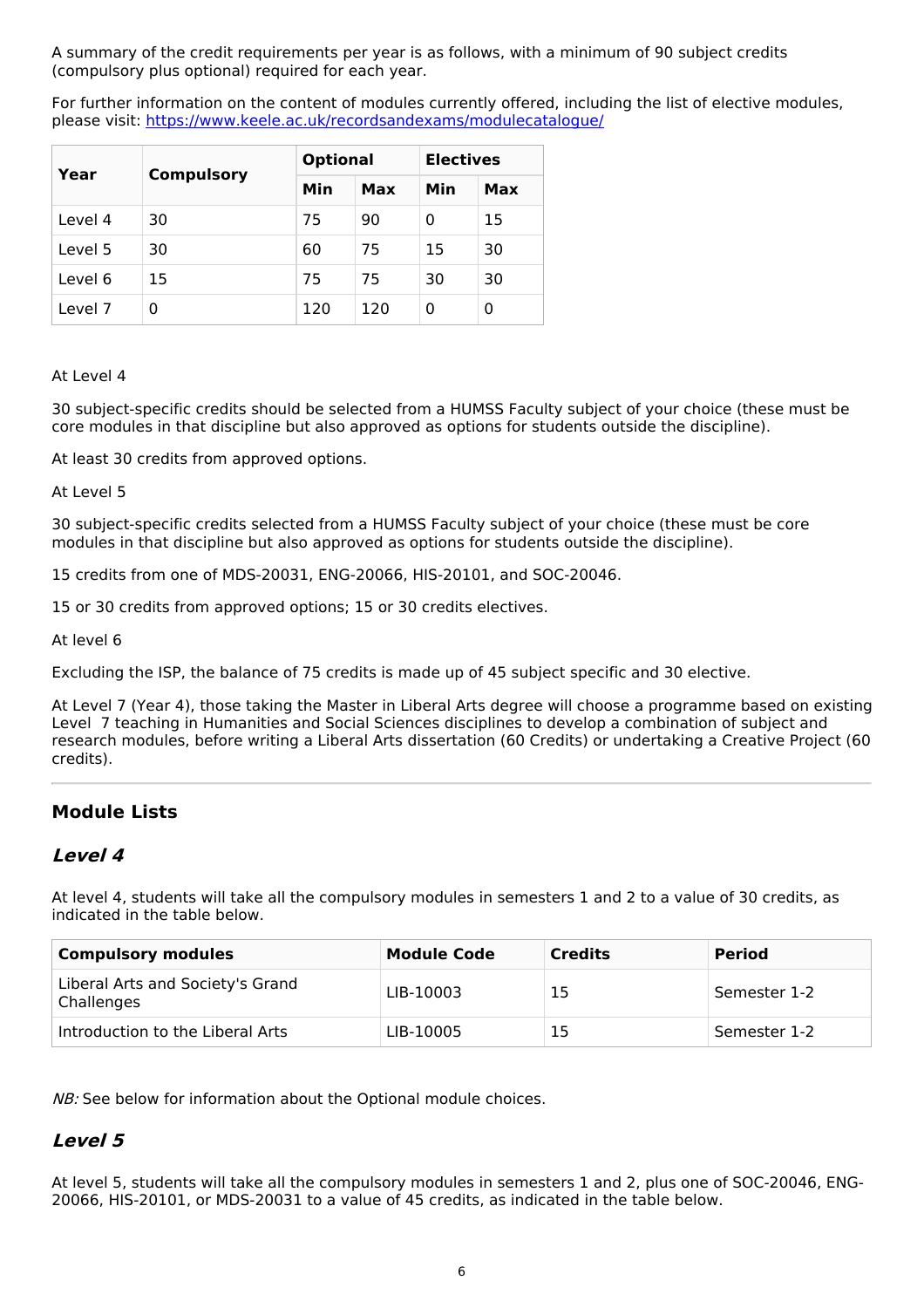| <b>Compulsory modules</b>                            | <b>Module Code</b> | <b>Credits</b> | <b>Period</b> |
|------------------------------------------------------|--------------------|----------------|---------------|
| Creative Arts and Humanities in Society              | LIB-20008          | 15             | Semester 1    |
| Interdisciplinary Perspectives on Wicked<br>Problems | LIB-20006          | 15             | Semester 1-2  |

| <b>Optional modules</b>                          | <b>Module Code</b> | <b>Credits</b> | <b>Period</b> |
|--------------------------------------------------|--------------------|----------------|---------------|
| Researching Media, Communications and<br>Culture | MDS-20031          | 15             | Semester 1    |
| Methods and Approaches to Literature             | ENG-20066          | 15             | Semester 2    |
| Sources and Debates in History                   | HIS-20101          | 15             | Semester 2    |
| Research Methods                                 | SOC-20046          | 15             | Semester 2    |

### **Level 5 Module Rules**

Students must take one of SOC-20046, ENG-20066, HIS-20101, or MDS-20031.

NB: See below for information about the Optional module choices.

### **Level 6**

At Level 6 (Year 3), all students will take the compulsory module across Semester 1 and 2 and take the Dissertation module and/or the Creative Project module (double modules worth 30 credits taught over both semesters).

| <b>Compulsory modules</b>   | <b>Module Code</b> | <b>Credits</b> | <b>Period</b> |
|-----------------------------|--------------------|----------------|---------------|
| Grand Challenges in Society | LIB-30001          | 15             | Semester 1-2  |

| <b>Optional modules</b>                         | <b>Module Code</b> | <b>Credits</b> | <b>Period</b> |
|-------------------------------------------------|--------------------|----------------|---------------|
| Independent Study Project - Creative<br>Project | LIB-30002          | 30             | Semester 1-2  |
| Independent Study Project - Dissertation        | LIB-30003          | 30             | Semester 1-2  |

### **Level 6 Module Rules**

At least one of LIB-30003 Independent Study Project - Dissertation OR LIB-30002 Independent Study Project - Creative Project must be taken.

NB: See below for information about the Optional module choices.

### **Level 7**

At Level 7 (Year 4), those taking the Master in Liberal Arts degree will choose a programme based on existing Level 7 teaching in Humanities and Social Sciences disciplines to develop a combination of subject and research modules, before writing a Liberal Arts dissertation (60 Credits) or undertaking a Creative Project (60 credits).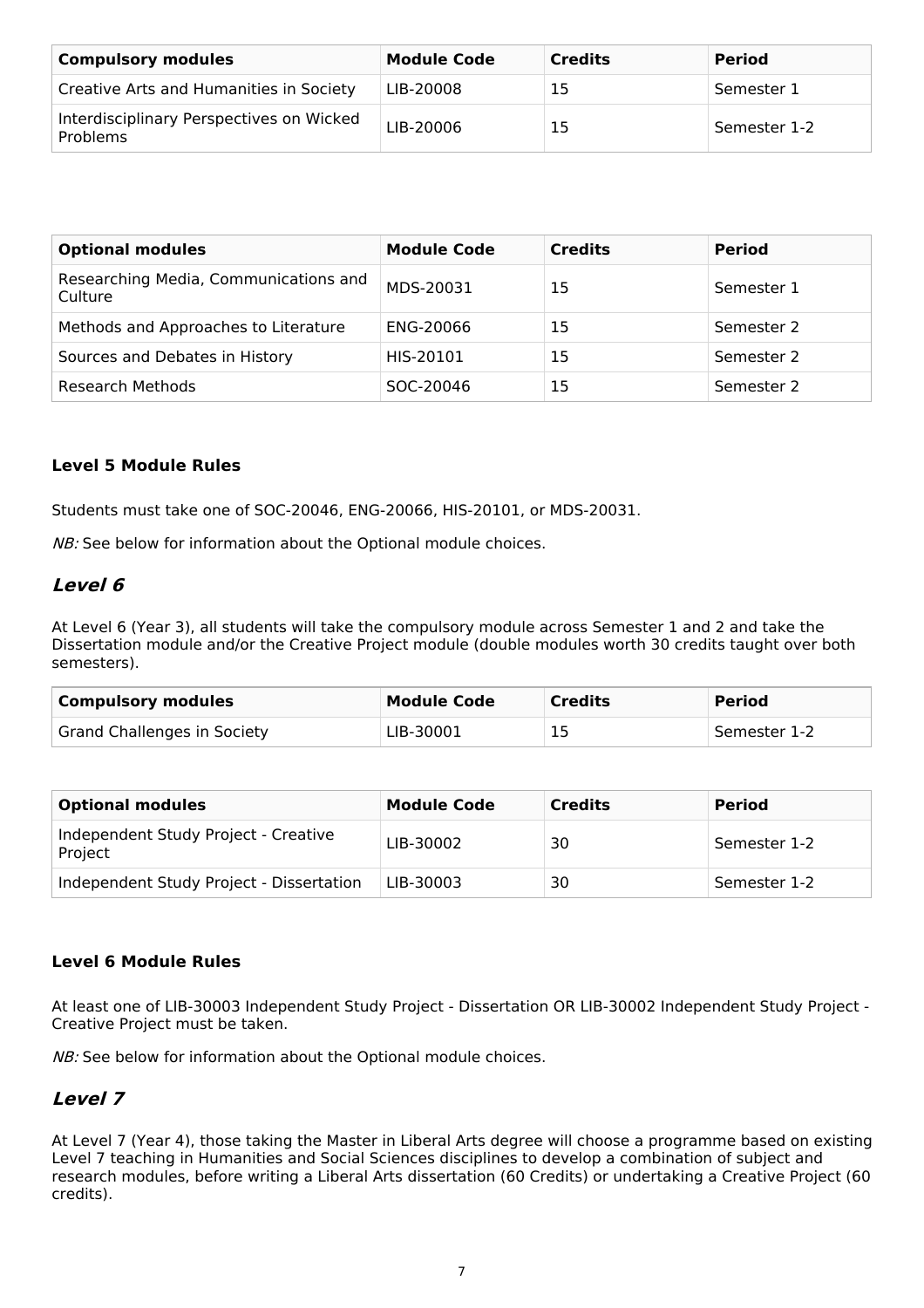| <b>Optional modules</b>                  | <b>Module Code</b> | <b>Credits</b> | <b>Period</b> |
|------------------------------------------|--------------------|----------------|---------------|
| Masters in Liberal Arts Creative Project | LIB-40001          | 60             | Semester 1-2  |
| Masters - Dissertation                   | LIB-40002          | 60             | Semester 1-2  |

### **Level 7 Module Rules**

At least one Taught MA module and one 15 credit Research Training module also to be completed

### **Additional information about optional modules - all Levels**

#### **Optional Choices and Taking a 'Concentration' in Liberal Arts (note that modules listed below are indicative; specific module choices may vary from year to year)**

The Faculty of Humanities and Social Sciences offers an extraordinarily broad range of optional modules. As illustrated above, Liberal Arts students choose optional modules to supplement the core provision in Liberal Arts. These choices are an integral part of the Liberal Arts programme. The choices available to students cover the entire range of programmes offered by the faculty: Creative Writing, English, Film, History, Music, Music Technology and Media, Communications & Culture; Accounting, Business, Economics, Finance, Human Resource Management, Management, Marketing; Law; International Relations, Politics and Philosophy; Criminology, Education, Sociology. Some modules from programmes such as Geography may also be available. It is integral to our Liberal Arts approach that students will be able to choose modules from any of these subject areas, so most modules in the faculty will be available to Liberal Arts students as optional choices. Two particular categories of optional module are identified below, just to give students some guidance when faced with an extraordinary range of choice.

### **i. Optional Modules recommended for Liberal Arts students.**

Certain modules have been identified as particularly appropriate for Liberal Arts students. The availability of these modules will be highlighted to Liberal Arts students as part of their module choice process. Usually those chosen as programme electives reflect intellectual endeavour much in line with the approaches taken by the Liberal Arts, particularly in the case of inter-disciplinary work and engagement with current social concerns. Students are especially encouraged to focus on developing or enhancing their foreign language skills; modules at a range of competency levels are available in Arabic, Chinese, French, German, Italian, Japanese, Russian and Spanish and can be integrated into each level of a Liberal Arts degree programme (see Section 12c for the opportunity to enhance degree qualifications through language study). Some examples of modules that might particularly appeal to liberal arts students are listed below.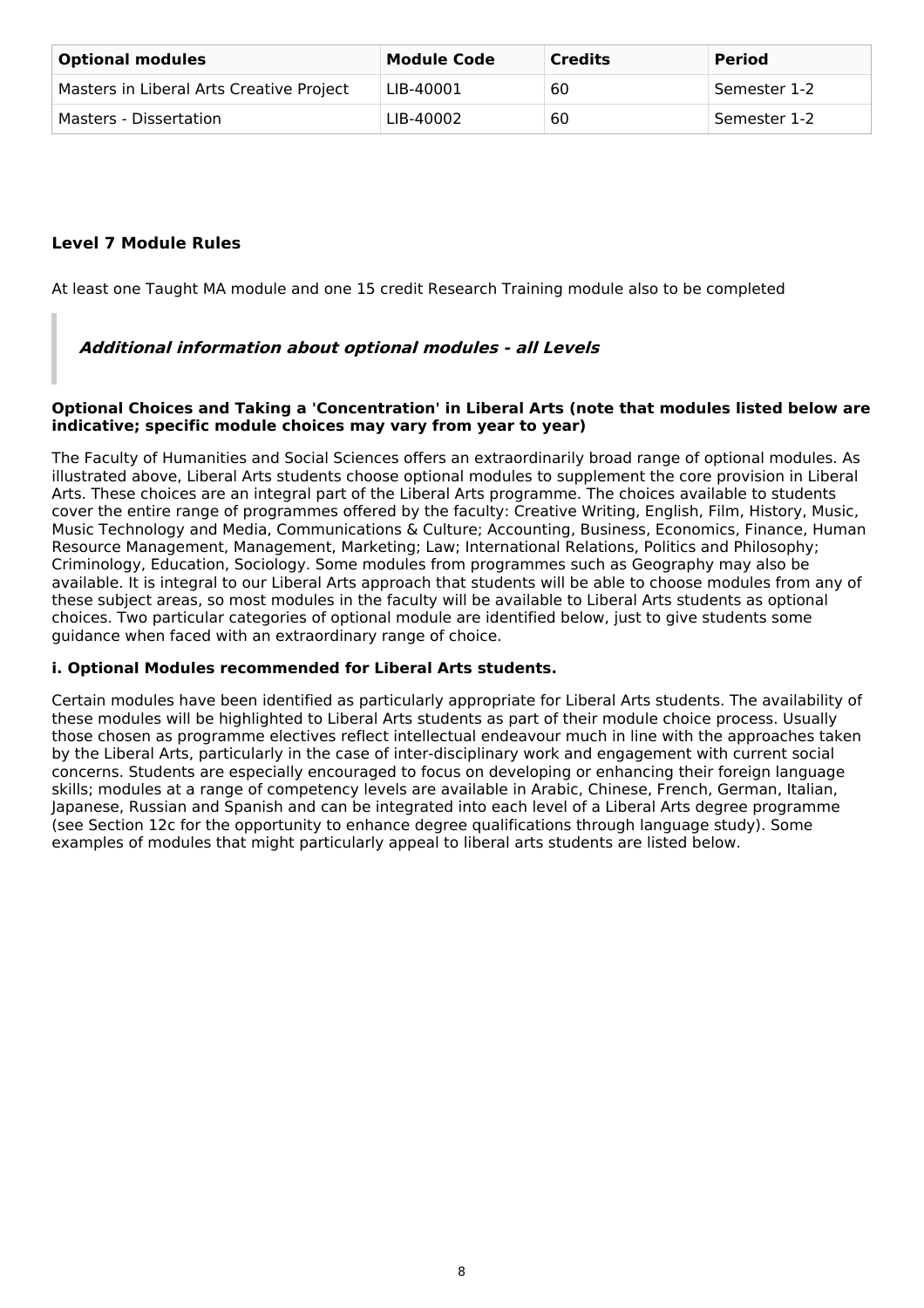| MDS-<br>20020<br>Making<br>the News                                              | This module introduces a broad range of theoretical debates and issues involved in the making<br>of contemporary news. It examines the factors that affect what becomes news including; who<br>owns global news corporations, organisational constraints within institutions, professional<br>codes of practice such as news values, issues of equality and ethics in production. It then<br>examines the impact of these factors by analysing news content and, in particular, how these<br>play out in war reporting. The module also considers how news production and content is<br>evolving with the development of new technologies, such as the rise of open journalism.                                                                                                                                                                                                                                                                   |
|----------------------------------------------------------------------------------|---------------------------------------------------------------------------------------------------------------------------------------------------------------------------------------------------------------------------------------------------------------------------------------------------------------------------------------------------------------------------------------------------------------------------------------------------------------------------------------------------------------------------------------------------------------------------------------------------------------------------------------------------------------------------------------------------------------------------------------------------------------------------------------------------------------------------------------------------------------------------------------------------------------------------------------------------|
| FIL-20005<br>Science<br>Fiction<br>Cinema:<br>Utopias<br>and<br><b>Dystopias</b> | This module aims to provide a critical introduction to many of the key theoretical ideas and<br>historical contexts informing the development of science fiction cinema. Focusing on a number<br>of significant films from the history of cinema, the module will look to define what constitutes<br>science fiction as a film genre. In particular, we will consider science fiction cinema's function<br>as a mode for exploring ideas and hypotheses, both about the future and - by reflection - about<br>our present. We will also engage with debates about the status of science-fiction cinema ('sci-<br>fi') in relation to science-fiction literature ('SF'), analysing their differences, and looking at the<br>particular relationships viewers and readers have to science-fictional texts.                                                                                                                                          |
| PHI-20020<br>Philosophy<br>of Science                                            | This course introduces students to the philosophy of science. What is science and can we<br>distinguish science from other forms of enguiry? What are scientific theories about? Do<br>scientists discover what there is in the world, or are scientific theories tools with which we<br>predict and explain? Is there a scientific method, and what does it involve? How are scientific<br>theories, models or hypotheses confirmed or rejected? What is the relationship between<br>evidence and theory? Does science make progress? And if so, how does it progress? Is<br>scientific enguiry free from social, political, and cultural influences? Topics which will be<br>discussed include the nature of scientific explanation, the relationship between the sciences,<br>probability, causation, laws of nature (and whether there are any), and the major philosophical<br>movements in the philosophy of science of the last 150 years. |
| CRI-20016<br>Crime and<br>Justice in<br>a Global<br>Context                      | This module provides a comprehensive introduction to, and looks in detail at how criminology<br>has tried to understand the effects on crime and criminal justice of globalisation and other<br>processes of social change associated with the coming of late modernity. The focus will be on<br>issues and problems related to terrorism, state crimes, war crimes, and crimes against<br>humanity.                                                                                                                                                                                                                                                                                                                                                                                                                                                                                                                                              |

### **ii. A 'Concentration' Discipline or Theme**

Some students will choose to maintain or develop an interest in a particular discipline alongside their core modules in Liberal Arts. For students choosing to take this route through the programme, a pathway through the modules available in that 'concentration' subject will be identified to guarantee that students develop the relevant core skills to sustain higher levels of study in that subject. Students will be closely advised in making their module choices by a personal tutor, as module choices in the early years will do a lot to shape the options available in later years.

For example, a student might choose to focus on the subject of history in the first year of degree level study, taking 'Defining Moments in World History, c.1000-2000' (HIS-10044) and 'Histories of the Extraordinary and Everyday' (HIS-10034). These modules would provide a foundation for more advanced history modules in later years of the degree. Another example would be a student choosing to focus on the subject of politics, which would involve taking 'Why Politics Matters' (PIR-10038) and 'Modern Democracies' (PIR-10055) in the first year as the basis for progress to any of a range of politics modules in later years. Similar provision will be available in each of the programmes offered within the faculty.

Some students will prefer to follow a particular theme or location, rather than a discipline, in their module choices. This theme is likely to cut across disciplines. For example, students might choose to focus their choices on a subject like American Studies. Here, the student would take core modules in the Liberal Arts but could choose to take relevant modules focussing on the United States (e.g. PIR-10039 [Debates in American Politics], ENG-10036 [Literature as History: Writing the Americas], HIS-10046 [The American Past: Explorations in U.S. History]). Students choosing from our full range of provision might be interested in following themes such as the environment, globalisation, race, inequality, the nature of knowledge or religious belief.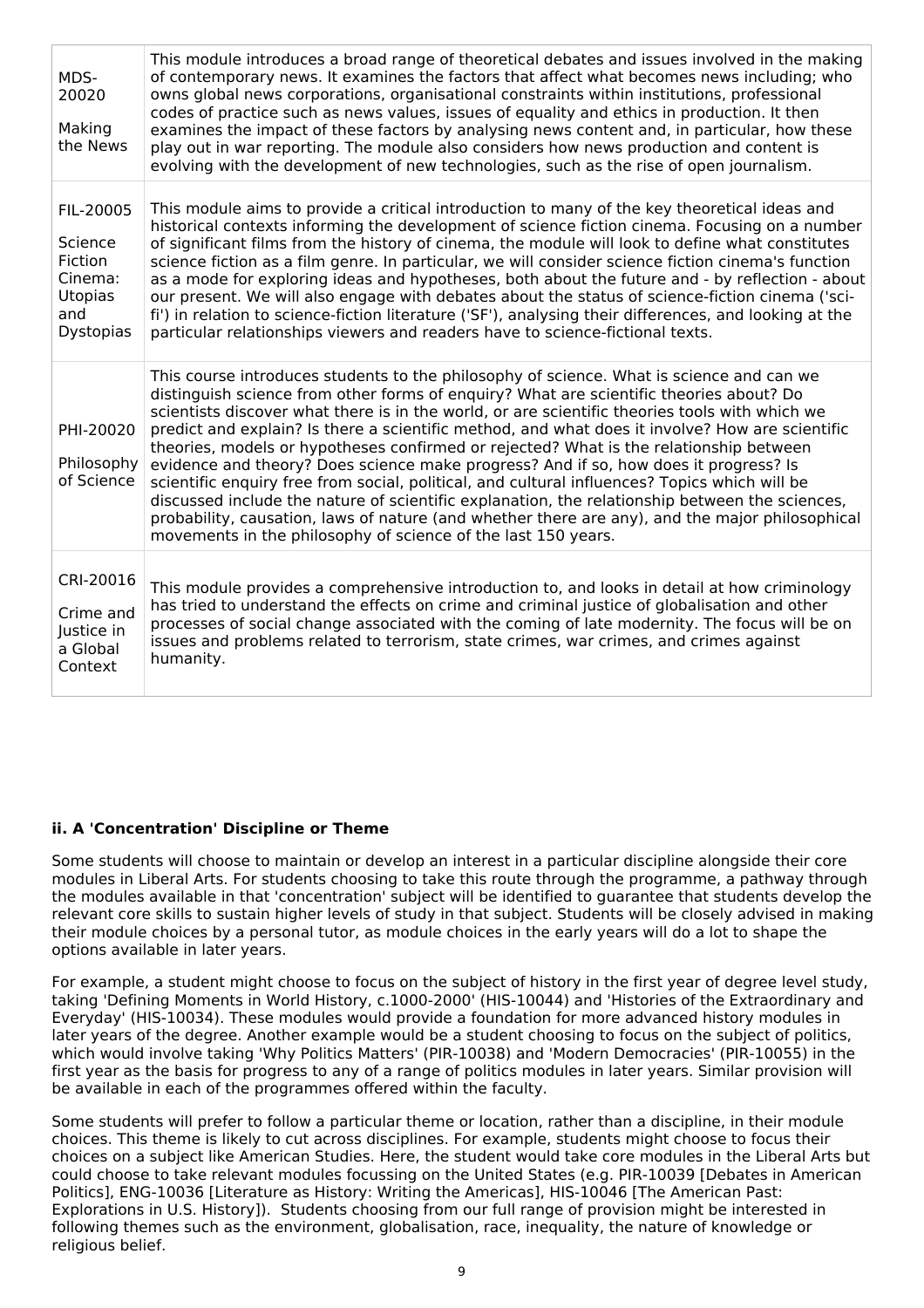### **iii. Level 7**

The approach to optional choices is slightly different in the final year of the Integrated Masters course, as reflected in the table above. First, students will gain advanced, specialist knowledge in a discipline of their choice by taking Masters-level modules selected from across the faculty's offerings ('Taught MA Module'). Students will be able to choose electives from across the faculty's range of postgraduate taught provision. Second, students will learn research skills at a higher level and in a specific discipline by choosing at least one research training module so they are suitably equipped to pursue their final research project. A student keen to specialise in English Literatures, for example, might combine research training modules in 'Research Skills in the Humanities', 'Reflective Practice in the Humanities', a 30-credit module in 'Contemporary American Literature' and develop their own research dissertation. Similar pathways will be available in most disciplines taught in the faculty.

### **Additional optional modules: Languages and English for Academic Purposes**

Students on this programme will also be able to study language modules offered by the Language Centre, either as part of a Global Challenge Pathway or as optional modules, and may be able to achieve an enhanced degree title with the designation 'With (advanced) Competency in [language]', depending on the level of language attainment they achieve at Keele. For full details of how language modules can be accommodated within your programme of study,

click <https://www.keele.ac.uk/study/languagecentre/modernlanguages/enhanceddegreetitles/>

Students who are required to take an English for Academic Purposes (EAP) module as a result of their language competency test result will be required to pick this as their first option choice. NB: students can take an EAP module only with the approval of the English Language Programme Director and are not able to take any other Language module in the same academic year.

### **Global Challenge Pathways (GCPs) - Level 4 (year 1) students only**

Students at Level 4 in 2022/23 have the option of taking a Global Challenge Pathway, which includes one 15 credit module in each year of the degree. Global Challenge Pathways offer students the chance to fulfil an exciting, engaging route of interdisciplinary study. Choosing a pathway, students will be presented with a global issue or 'challenge' which directly relates to societal issues, needs and debates. They will be invited to take part in academic and external facing projects which address these issues, within an interdisciplinary community of students and staff. Students completing a Global Challenge Pathway will receive recognition on their degree certificate.

| <b>Digital</b><br><b>Futures</b>                    | The Digital Futures pathway offers you the opportunity to become an active contributor to<br>current debates, cutting-edge research, and projects with external partners, addressing<br>both the exciting potential and the challenges of disruptive digital transformation across<br>all spheres of life.<br>Part of a diverse and interdisciplinary pathway community, you will engage in exciting,<br>impactful collaborative project work in innovative formats. Engaged in real-world<br>scenarios, you will use digital technology and creativity to promote inclusive, empowering,<br>and sustainable change at local and global levels.<br>Module: A digital life: challenges and opportunities (GCP-10005) |
|-----------------------------------------------------|---------------------------------------------------------------------------------------------------------------------------------------------------------------------------------------------------------------------------------------------------------------------------------------------------------------------------------------------------------------------------------------------------------------------------------------------------------------------------------------------------------------------------------------------------------------------------------------------------------------------------------------------------------------------------------------------------------------------|
| <b>Climate</b><br>Change &<br><b>Sustainability</b> | Through the Climate Change & Sustainability pathway you will develop the skills,<br>understanding and drive to become agents of change to tackle climate change and wider<br>sustainability challenges.<br>You will work with international partners to explore climate change and sustainability in<br>different international contexts; lead your own projects to drive real change in your<br>communities; and be part of educating others to help achieve a more sustainable future.<br>Module: Climate Change & Sustainable Futures: Global Perspectives (GCP-<br>10009)                                                                                                                                       |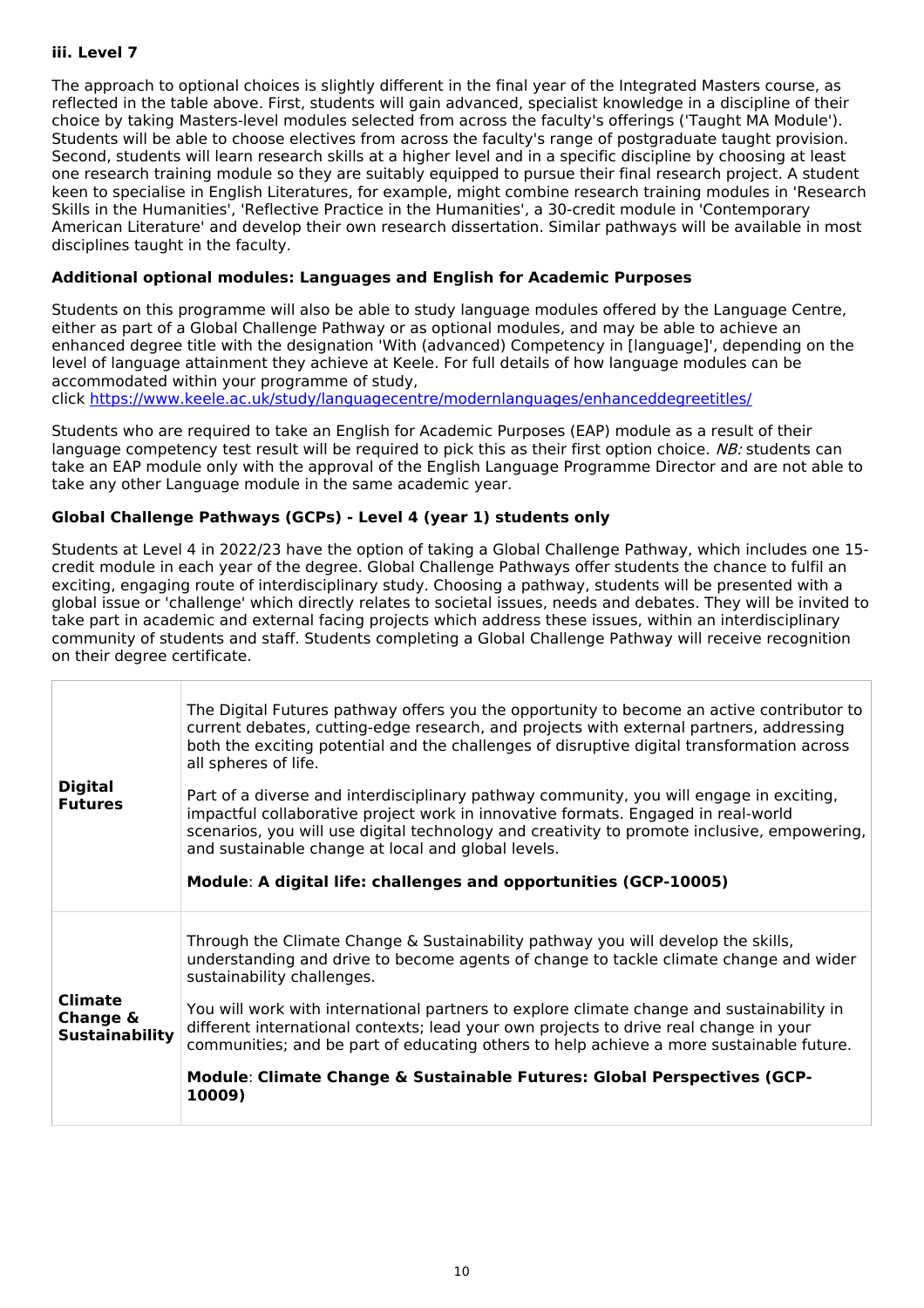| <b>Social Justice</b>                                   | Students on this pathway will embark on a reflective journey drawing upon decolonising,<br>feminist, and ethical perspectives on social justice, forging transformative outputs as<br>agents of change.<br>You will enter a dialogue with local, national, and international partners from Universities,<br>NGOs, International Human Rights Committees. You will engage with key societal<br>challenges, for example Covid 19 as a social crisis with impact on gender and racial<br>identities. The pathway will allow you to monitor and critically evaluate policies and<br>human rights treaties, and produce and disseminate digitally fluent, international and<br>sustainable project findings.<br>Module: Reflections on Social Injustices, Past and Present (GCP-10003)                                                                                                                                                                                                                                                                                                                              |
|---------------------------------------------------------|----------------------------------------------------------------------------------------------------------------------------------------------------------------------------------------------------------------------------------------------------------------------------------------------------------------------------------------------------------------------------------------------------------------------------------------------------------------------------------------------------------------------------------------------------------------------------------------------------------------------------------------------------------------------------------------------------------------------------------------------------------------------------------------------------------------------------------------------------------------------------------------------------------------------------------------------------------------------------------------------------------------------------------------------------------------------------------------------------------------|
| <b>Enterprise &amp;</b><br>the Future of<br>Work        | If we are to achieve the promise of Sustainable Development Goals, solve the climate<br>crisis and take advantage of the changes that the digital revolution provide, we need to<br>understand the power of enterprise and prepare for future contexts of work, creativity and<br>disruption.<br>Supporting you to be part of future-facing solutions, this pathway will give you the ability<br>to make judgements on the utilisation of resources, labour and capital. It will support you<br>in developing creative, original thinking, allowing you to collaborate on projects that<br>persuade and effect change, setting you up to thrive in future environments of work and<br>innovation.<br>Module: Enterprise and the Future of Work 1 (GCP-10007)                                                                                                                                                                                                                                                                                                                                                   |
| <b>Global Health</b><br><b>Challenges</b>               | By taking the global health challenge pathway you will develop solutions to improve the<br>health and quality of life for particular people and communities, engaging with these<br>groups to co-design interventions.<br>This pathway will provide you with skills that go beyond a focus on health and will allow<br>you to develop your ability to work in a team and lead change in society. The knowledge,<br>skills and work experience will complement your core degree and enhance your career<br>opportunities and graduate aspirations.<br>Module: Key concepts and challenges in global health (GCP-10001)                                                                                                                                                                                                                                                                                                                                                                                                                                                                                          |
| Languages &<br><b>Intercultural</b><br><b>Awareness</b> | By choosing modules from this pathway, will develop a practical knowledge of a specific<br>language, allowing you to graduate with an enhanced degree title, or develop skills to<br>teach English as a Foreign Language. You will meet and communicate with speakers<br>different linguistic and cultural communities, ranging from students at partner universities<br>in Japan and China, to refugees in Hanley, and develop an understanding of how<br>languages and cultures interact.<br>This pathway explores the power of language as a force both for breaking down and<br>building cultural and political barriers - words can be weapons as well as bridges. You will<br>examine how language is used, examine linguistic choices and how these impact on<br>intercultural understanding. Throughout the pathway we also examine the practice of<br>communication across cultural contexts, exploring cultural differences such as the<br>language of ethnicity and gender.<br>Modules: you will be able to select from either a Modern Language of your<br>choice OR Certificate in TESOL Level 1. |

# **9. Final and intermediate awards**

Credits required for each level of academic award are as follows: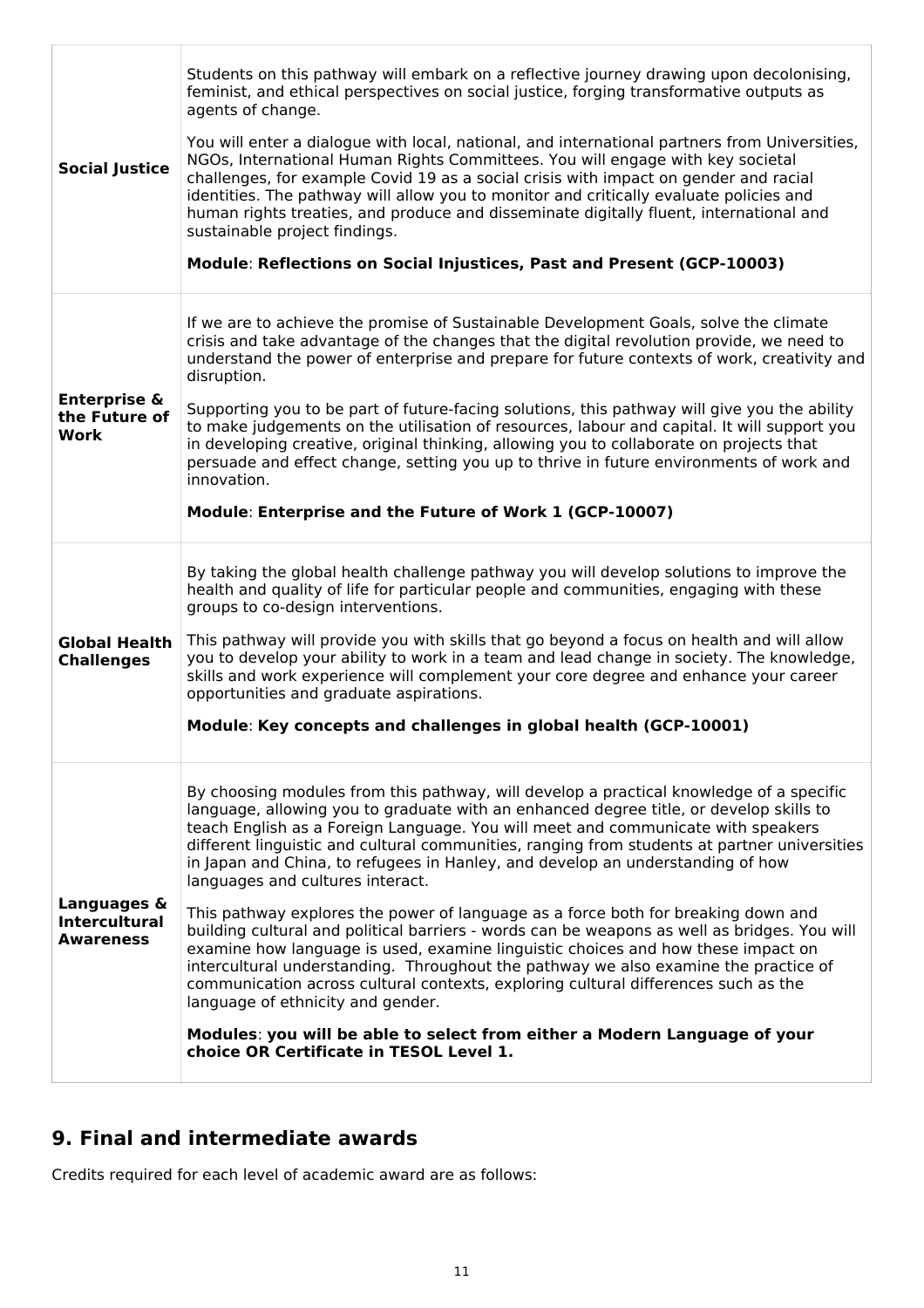| <b>Master in</b><br><b>Liberal Arts</b><br><b>Degree</b> | 480<br>credits | You will require at least 120 credits at levels 4, 5 and 6.<br>You must accumulate at least 315 credits in Liberal Arts (out of 480 credits overall),<br>with at least 60 credits in each of the four years of study, to graduate with a named<br>Integrated Master's degree in Liberal Arts. |
|----------------------------------------------------------|----------------|-----------------------------------------------------------------------------------------------------------------------------------------------------------------------------------------------------------------------------------------------------------------------------------------------|
| <b>Honours</b><br><b>Degree</b>                          | 360<br>credits | You will require at least 120 credits at levels 4, 5 and 6<br>You must accumulate at least 270 credits in Liberal Arts (out of 360 credits overall),<br>with at least 90 credits in each of the three years of study, to graduate with a<br>named single honours degree in Liberal Arts.      |
| Diploma in<br>Higher<br><b>Education</b>                 | 240<br>credits | You will require at least 120 credits at level 4 or higher and at least 120 credits at<br>level 5 or higher.                                                                                                                                                                                  |
| <b>Certificate</b><br>in Higher<br><b>Education</b>      | 120<br>credits | You will require at least 120 credits at level 4 or higher.                                                                                                                                                                                                                                   |

**Master in Liberal Arts (M.LibArts) with International Year:** in addition to the above students must pass a module covering the international year in order to graduate with a named degree in Liberal Arts with International Year. Students who do not complete, or fail the international year, will be transferred to the four-year Liberal Arts programme.

## **10. How is the Programme Assessed?**

The wide variety of assessment methods used on this programme at Keele reflects the broad range of knowledge and skills that are developed as you progress through the degree programme. Teaching staff pay particular attention to specifying clear assessment criteria and providing timely, regular and constructive feedback that helps to clarify things you did not understand and helps you to improve your performance. The following list is representative of the variety of assessment methods used on your programme:

- **Essays** allow students to demonstrate their ability to articulate ideas clearly using argument and reasoning skills and with close reference to the contexts and critical concepts covered in the modules. Essays also develop and demonstrate research and presentation skills (including appropriate scholarly referencing)
- **Oral and poster presentations** assess students' subject knowledge and understanding. They also test their ability to communicate what they know orally and visually, and to reflect on these processes as part of their own personal development. Presentations may be set as individual or group tasks, the latter demanding that students work effectively as members of a team
- **Portfolios** may consist of a range of different pieces of work but routinely include a requirement that students provide some evidence of critical reflection on the development of their own learning
- **Reviews (e.g. Research Analysis)** of other scholars' work test students' ability to identify and summarise the key points of a text and to evaluate the quality of arguments and the evidence used to support them. In the case of work based on empirical research, reviews also assess students' knowledge of research methodologies and their ability to make critical judgements about the appropriateness of different strategies for collecting and analysing data
- **Creative Briefs** require a student to design and deliver an original creative project, often with extended critical commentary on the creative process involved
- **Problem-Based Learning Exercise Reports and Policy Reports** assess student's ability to present materials coherently in support of a particular position among many. These reports are usually pitched to persuade a specific audience, often a senior decision-maker
- **Dissertations and Research Reports** enable students to explore in depth an area of particular interest through a substantial piece of focused research and writing, and test their ability to formulate and answer research questions

Many elective modules in the Faculty of Humanities and Social Sciences, which may be taken as part of the Liberal Arts programme, will deploy other forms of assessment, including the following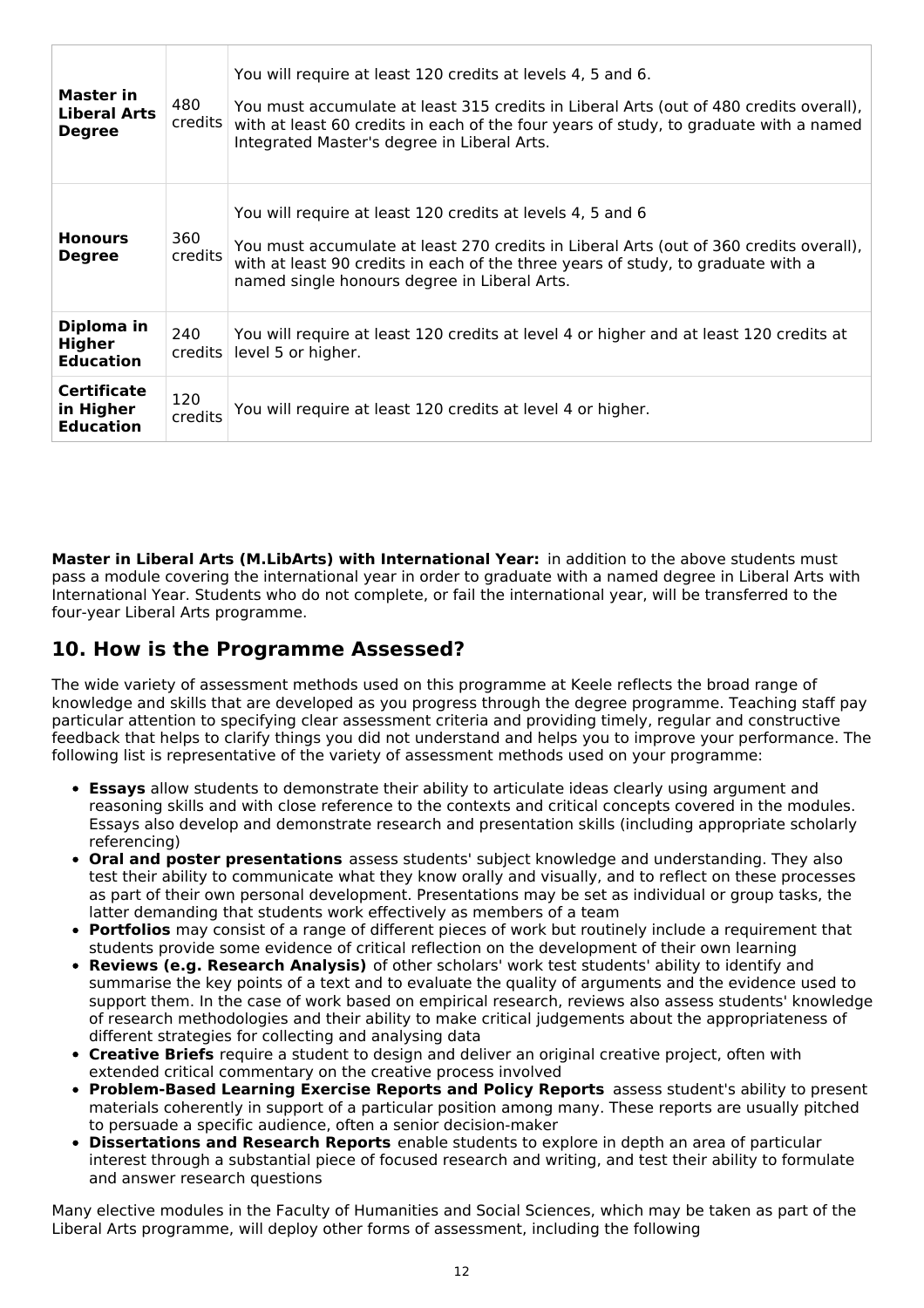- **Unseen closed and open book examinations** in different formats test students' knowledge and understanding of the subject. Examinations may consist of essay, short answer and/or multiple choice questions, and paper comprehension
- **Laboratory reports** structured proformas and full lab reports are formal summaries of work carried  $\bullet$ out in the laboratory and test students' understanding of the practical aspects of the programme and develop the skills necessary to enable students to present and analyse their results
- **Class tests** taken either conventionally or online via the Keele Learning Environment (KLE) assess students' subject knowledge and their ability to apply it in a more structured and focused way
- **Research projects** test student's knowledge of different research methodologies and the limits and provisional nature of knowledge. They also enable students to demonstrate their ability to formulate research questions and to answer them using appropriate methods
- **Peer assessment:** In some cases students will be involved in marking other students' work, usually with a prescriptive marking guide. This helps students to appreciate where marks are gained and lost and gives them the opportunity to see the common mistakes made by other students

Marks are awarded for summative assessments designed to assess your achievement of learning outcomes. You will also be assessed formatively to enable you to monitor your own progress and to assist staff in identifying and addressing any specific learning needs. Feedback, including guidance on how you can improve the quality of your work, is also provided on all summative assessments within three working weeks of submission, unless there are compelling circumstances that make this impossible, and more informally in the course of tutorial and seminar discussions.

# **11. Contact Time and Expected Workload**

This contact time measure is intended to provide you with an indication of the type of activity you are likely to undertake during this programme. The data is compiled based on module choices and learning patterns of students on similar programmes in previous years. Every effort is made to ensure this data is a realistic representation of what you are likely to experience, but changes to programmes, teaching methods and assessment methods mean this data is representative and not specific.

Undergraduate courses at Keele contain an element of module choice; therefore, individual students will experience a different mix of contact time and assessment types dependent upon their own individual choice of modules. The figures below are an example of activities that a student may expect on your chosen course by year stage of study. Contact time includes scheduled activities such as: lecture, seminar, tutorial, project supervision, demonstration, practical classes and labs, supervised time in labs/workshop, fieldwork and external visits. The figures are based on 1,200 hours of student effort each year for full-time students.

|                     | <b>Scheduled learning and teaching</b><br>activities | <b>Guided independent</b><br><b>Study</b> | <b>Placements</b> |
|---------------------|------------------------------------------------------|-------------------------------------------|-------------------|
| Year 1 (Level<br>4) | 16%                                                  | 84%                                       | 0%                |
| Year 2 (Level<br>5) | 17%                                                  | 83%                                       | 0%                |
| Year 3 (Level<br>6) | 15%                                                  | 85%                                       | 2%                |
| Year 4 (Level<br>7) | 9%                                                   | 91%                                       | 0%                |

# **Activity**

# **12. Accreditation**

This programme does not have accreditation from an external body.

# **13. University Regulations**

The University Regulations form the framework for learning, teaching and assessment and other aspects of the student experience. Further information about the University Regulations can be found at: <http://www.keele.ac.uk/student-agreement/>

If this programme has any exemptions, variations or additions to the University Regulations these will be detailed in an Annex at the end of this document titled 'Programme-specific regulations'.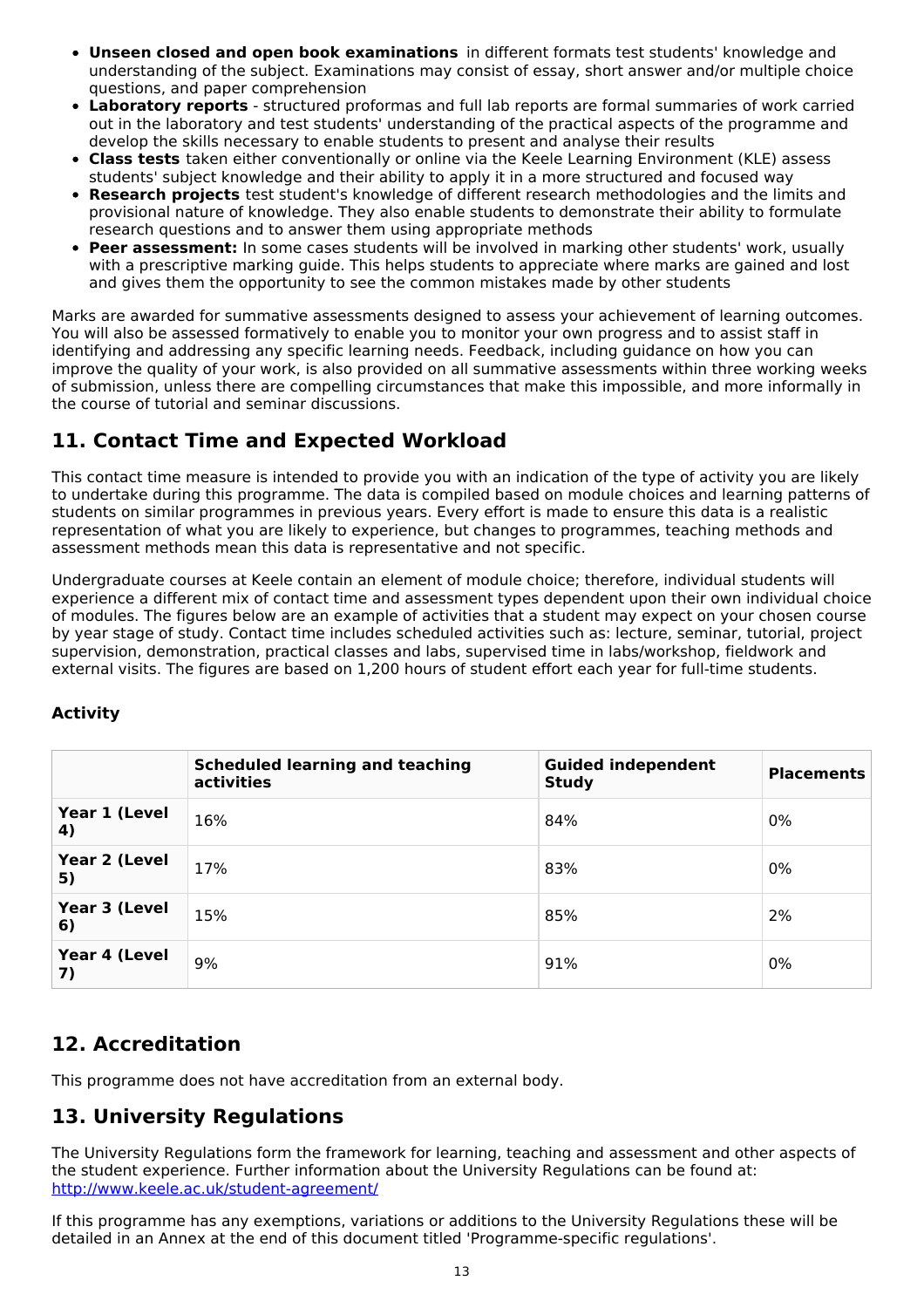# **14. Other Learning Opportunities**

# **Note regarding Study abroad (semester)**

Single semester study abroad is not available to students on this programme.

## **Study Abroad (International Year)**

A summary of the International Year, which is a potential option for students after completion of year 2 (Level 5), is provided in the Annex for the International Year.

### **Enhanced Degree: With Language Competency/With Advanced Language Competency**

Liberal Arts students successfully completing a series of language elective modules have the opportunity to gain an enhanced degree title including their language competency such as, "BA (Hons) Liberal Arts with competency in Japanese". Further information can be found at this link:

<https://www.keele.ac.uk/study/languagecentre/modernlanguages/enhanceddegreetitles/>. Students taking language modules of at least 60 credits\* counting towards their main degree at Keele, and successfully completing minimum stage 6 in the chosen language, will be awarded an enhanced degree title with the designation 'with competency in [Language]'. Students taking language modules of at least 60 credits\* counting towards their main degree at Keele, and successfully completing stage 10 in the chosen language, will be awarded an enhanced degree title with the designation 'with advanced competency in [Language]'.

\*For students starting their degree programme from 2022 onwards the requirement to complete 4 modules (60 credits) in your chosen language for the enhanced degree title will change to completing 3 modules (45 credits) in your chosen language.

# **15. Additional Costs**

### a. Creative Projects

Students will be offered the opportunity to undertake a range of creative projects as part of modules within the course. Some of the options available may involve incurring additional costs, such as those for raw materials e.g. artistic materials, or for integral parts of the project's preparation e.g. film editing. Students will be offered options which do not incur extra costs e.g. creative writing, for their assessments. Some projects may be funded through specific grant schemes run within the university to support the academic development of undergraduates.

### b. Field Trips

There are a number of field trips within the programme and a budget has been allocated to allow the programme to cover travel costs and subsidise entry costs.

As to be expected there will be additional costs for inter-library loans and potential overdue library fines, print and graduation. We do not anticipate any further costs for this programme.

# **16. Annex - International Year**

### **Master in Liberal Arts with International Year**

### **International Year Programme**

Students registered for the Master in Liberal Arts may either be admitted for or apply to transfer during their period of study at Level 5 to the 'Master in Liberal Arts (M.LibArts) with International Year'. Students accepted onto this programme will have an extra year of study (the International Year) at an international partner institution after they have completed Year 2 (Level 5) at Keele.

Students who successfully complete both the second year (Level 5) and the International Year will be permitted to progress to Level 6. Students who fail to satisfy the examiners in respect of the International Year will normally revert to the M.LibArts Liberal Arts programme and progress to Level 6 on that basis. The failure will be recorded on the student's final transcript.

Study at Level 4, Level 5, Level 6 and Level 7 will be as per the main body of this document. The additional detail contained in this annex will pertain solely to students registered for 'Master in Liberal Arts (M.LibArts) with International Year'.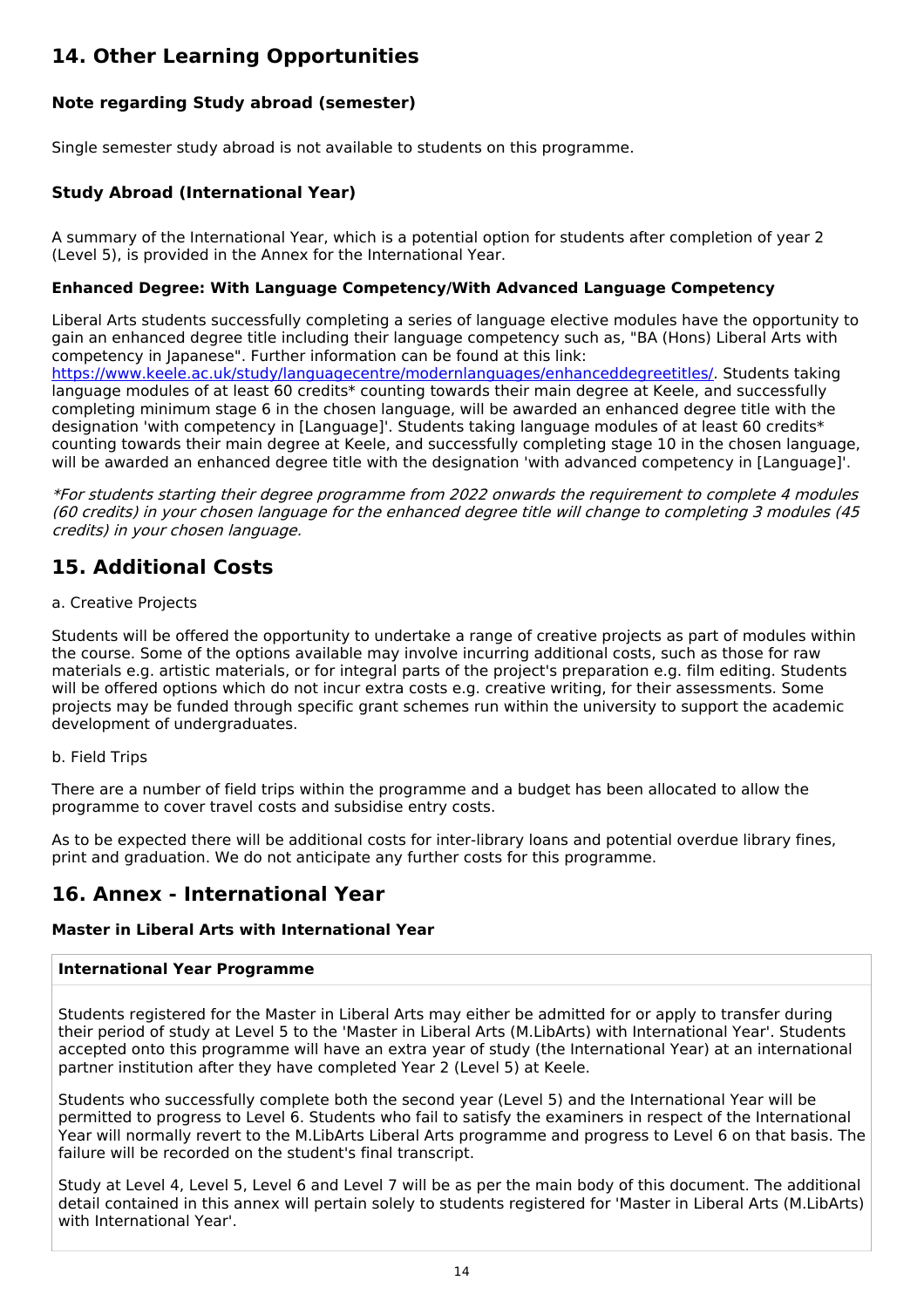### **International Year Programme Aims**

In addition to the programme aims specified in the main body of this document, the international year programme of study aims to provide students with:

- 1. Personal development as a student and a researcher with an appreciation of the international dimension of their subject
- 2. Experience of a different culture, academically, professionally and socially

### **Entry Requirements for the International Year**

Students may apply to the 5-year programme during Level 5. Admission to the International Year is subject to successful application, interview and references from appropriate staff.

The criteria to be applied are:

- Academic Performance (an average of 55% across all modules at Level 5 is required. Students with up to 15 credits of re-assessment who meet the 55% requirement may progress to the International Year. Where no Semester 1 marks have been awarded performance in 1st year marks and ongoing 2nd year assessments are taken into account)
- General Aptitude (to be demonstrated by application for study abroad, interview during the 2nd semester of year 2 (Level 5), and by recommendation of the student's personal tutor, 1st and 2nd year tutors and programme director)

Students may not register for both an International Year and a Placement Year.

#### **Student Support**

Students will be supported whilst on the International Year via the following methods:

- Phone or Skype conversations with Study Abroad tutor, in line with recommended Personal Tutoring meeting points.
- Support from the University's Global Education Team

### **Learning Outcomes**

In addition to the learning outcomes specified in the main text of the Programme Specification, students who complete a Keele undergraduate programme with International Year will be able to:

- 1. Describe, discuss and reflect upon the cultural and international differences and similarities of different learning environments
- 2. Discuss the benefits and challenges of global citizenship and internationalisation
- 3. Explain how their perspective on their academic discipline has been influenced by locating it within an international setting.

These learning outcomes will all be assessed by the submission of a satisfactory individual learning agreement, the successful completion of assessments at the partner institution and the submission of the reflective portfolio element of the international year module.

#### **Regulations**

Students registered for the International Year are subject to the programme-specific regulations (if any) and the University regulations. In addition, during the International Year, the following regulations will apply:

Students undertaking the International Year must complete 120 credits, which must comprise at least 40% in the student's discipline area.

This may impact on your choice of modules to study, for example you will have to choose certain modules to ensure you have the discipline specific credits required.

Students are barred from studying any module with significant overlap to the Level 6 modules they will study on their return. Significant overlap with Level 5 modules previously studied should also be avoided.

### **Additional costs for the International Year**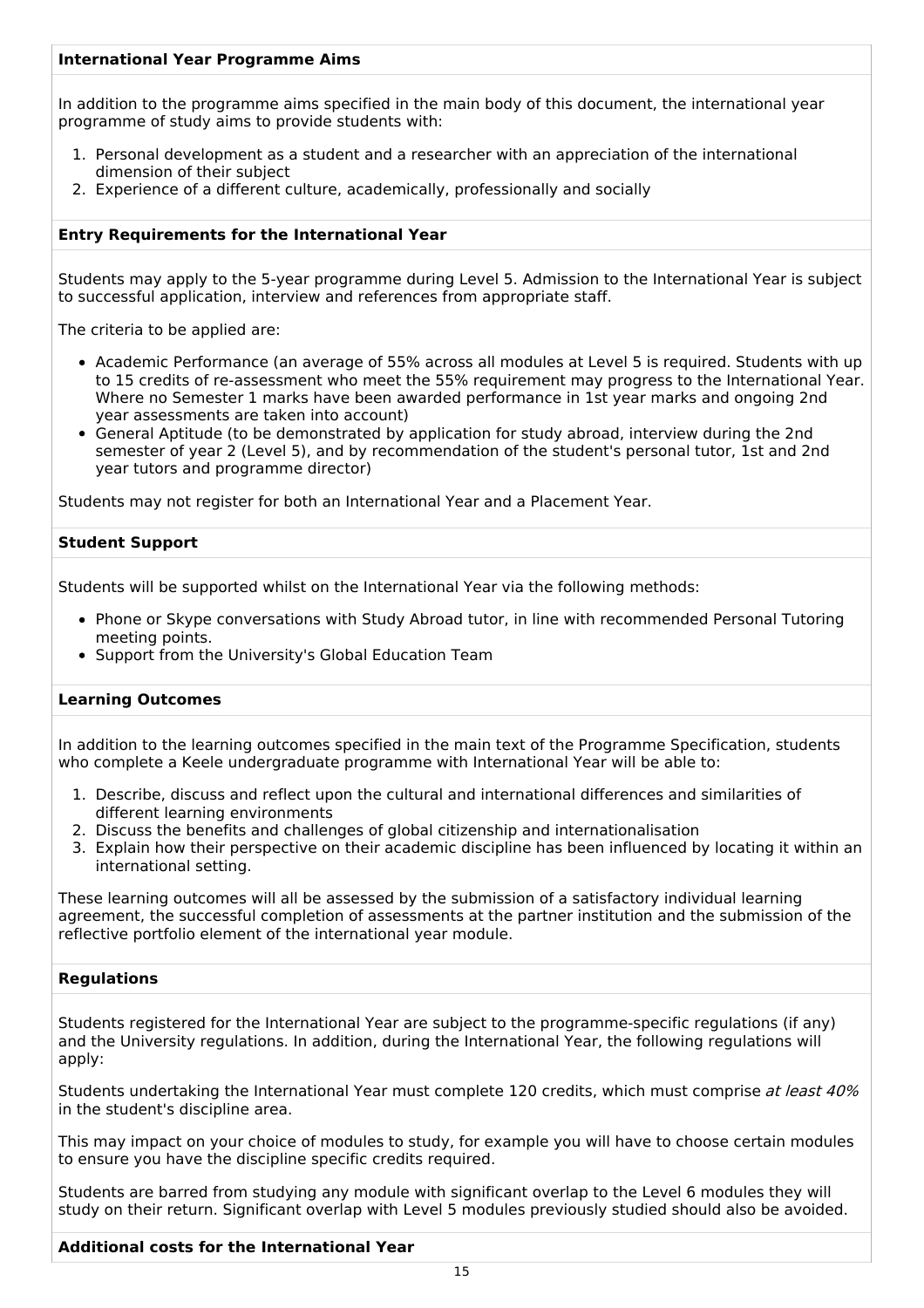Tuition fees for students on the International Year will be charged at 15% of the annual tuition fees for that year of study, as set out in Section 1. The International Year can be included in your Student Finance allocation, to find out more about your personal eligibility see: [www.gov.uk](http://www.gov.uk/)

Students will have to bear the costs of travelling to and from their destination university, accommodation, food and personal costs. Depending on the destination they are studying at additional costs may include visas, study permits, residence permits, and compulsory health checks. Students should expect the total costs of studying abroad be greater than if they study in the UK, information is made available from the Global Education Team throughout the process, as costs will vary depending on destination.

Students who meet external eligibility criteria may be eligible for grants as part of this programme. Students studying outside of this programme may be eligible income dependent bursaries at Keele.

Students travel on a comprehensive Keele University insurance plan, for which there are currently no additional charges. Some Governments and/or universities require additional compulsory health coverage plans; costs for this will be advised during the application process.

# **17. Annex - Work Placement Year**

### **Liberal Arts with Work Placement Year**

### **Work Placement Year summary**

Students registered for this programme may either be admitted for or apply to transfer during their studies to the 'with Work Placement Year' option (NB: for Combined Honours students the rules relating to the work placement year in the subject where the placement is organised are to be followed). Students accepted onto this programme will have an extra year of study (the Work Placement Year) with a relevant placement provider after they have completed Year 2 (Level 5) at Keele.

Students are responsible for securing their placement to enable complete flexibility in terms of when and where the placement is conducted, taking into consideration potential living and travel expenses which may be incurred, for which the student responsible. However, students are supported throughout the process by the School, Keele Careers and Employability team, and various other departments across the university.

Students who successfully complete both the second year (Level 5) and the Work Placement Year will be permitted to progress to Level 6. Students who fail to satisfactorily complete the Work Placement Year will normally revert to the 3-year programme and progress to Level 6 on that basis. The failure will be recorded on the student's final transcript.

Study at Level 4, Level 5 and Level 6 will be as per the main body of this document. The additional detail contained in this annex will pertain solely to students registered for the Work Placement Year option.

### **Work Placement Year Programme Aims**

In addition to the programme aims specified in the main body of this document, the Work Placement Year aims to provide students with:

- 1. The opportunity to carry out a long-term, placement-based learning experience between Years 2 and 3 of their degree programme
- 2. Enhanced employability
- 3. A professional CV and portfolio that they can use when applying for employment (see below)

#### **Entry Requirements for the Work Placement Year**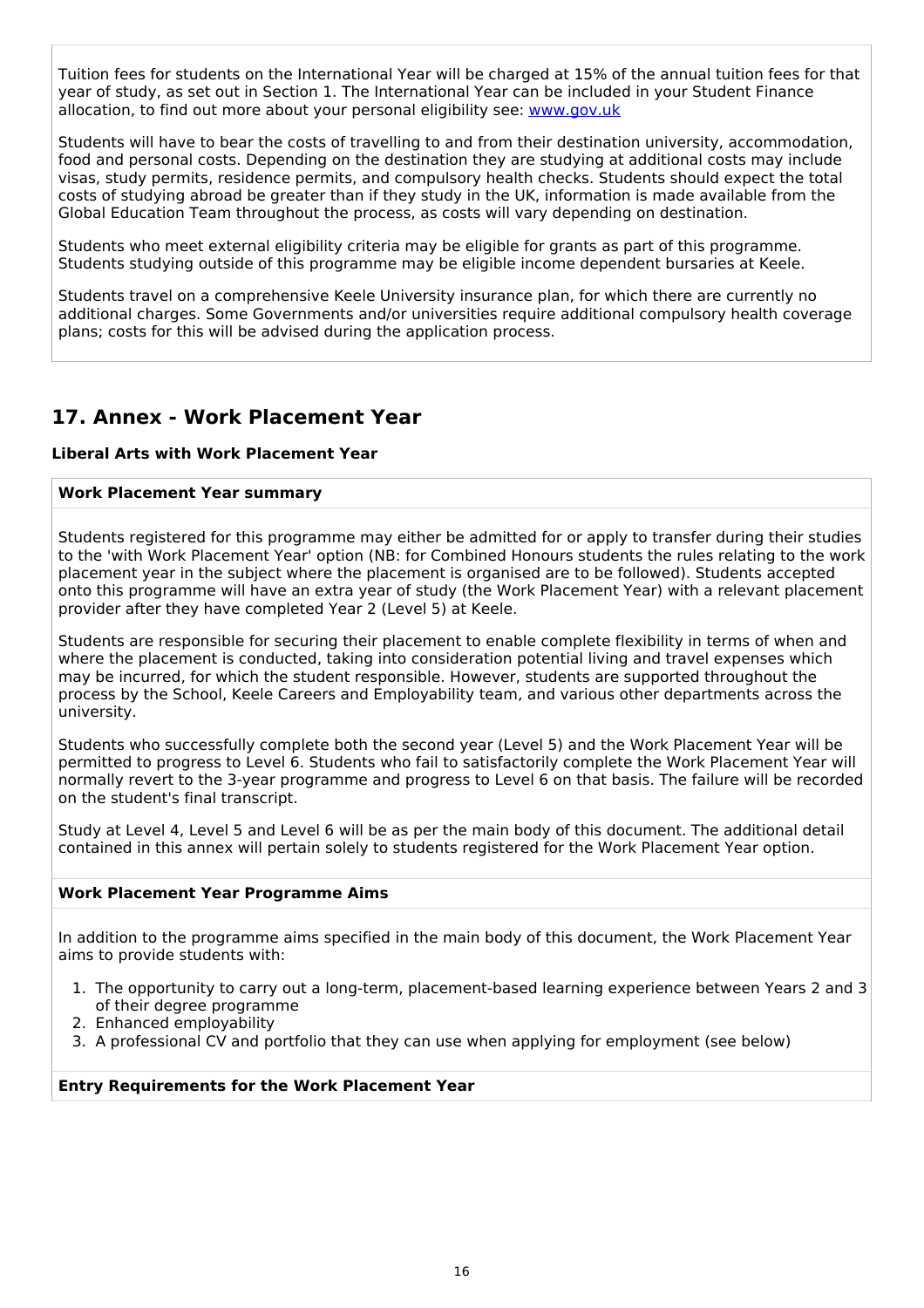Admission to the Work Placement Year is subject to successful application, interview and references from appropriate staff. Students have the opportunity to apply directly for the 4-year 'with work placement year' degree programme, or to transfer onto the 4-year programme at any point prior to undertaking the yearlong work placement. Students who are initially registered for the 4-year degree programme may transfer onto the 3-year degree programme at any point in time, prior to undertaking the year-long work placement. Students who fail to pass the work placement year, and those who fail to meet the minimum requirements of the work placement year module (minimum 30 weeks full time (1,050 hours), or equivalent, work placement), will be automatically transferred onto the 3-year degree programme.

The criteria to be applied are:

- A good University attendance record and be in 'good academic standing'.
- Passed all Year-1 and Year-2 Semester 1 modules
- Students undertaking work placements will be expected to complete a Health and Safety checklist and/or training prior to commencing their work experience and will be required to satisfy the Health and Safety regulations of the company or organisation at which they are based. International students are permitted to undertake a placement, however due to visa requirements, it is not possible for international students who require a Tier 4 Visa to apply for direct entry onto the 4-year with Work Placement Year degree programme. Students wishing to transfer onto this programme should discuss this with student support, the academic tutor for the work placement year, and the Programme Lead. Students should be aware that there are visa implications for this transfer, and it is the student's responsibility to complete any and all necessary processes to be eligible for this programme. There may be additional costs, including applying for a new Visa from outside of the UK for international students associated with a transfer to the work placement programme.

Students may not register for both an International Year and a Work Placement Year.

#### **Student Support**

Students will be supported whilst on the Work Placement Year via the following methods:

- Regular contact between the student and a named member of staff who will be assigned to the student as their University supervisor. The University supervisor will be in regular contact with the student throughout the year, and be on hand to provide advice (pastoral or academic) and liaise with the Placement supervisor on the student's behalf if required.
- Two formal contacts with the student during the placement year: the University supervisor will visit the student or contact them virtually in their placement organization at around the 5 weeks after the placement has commenced, and then visit again or contact them virtually at around 15 weeks into the placement.

#### **Learning Outcomes**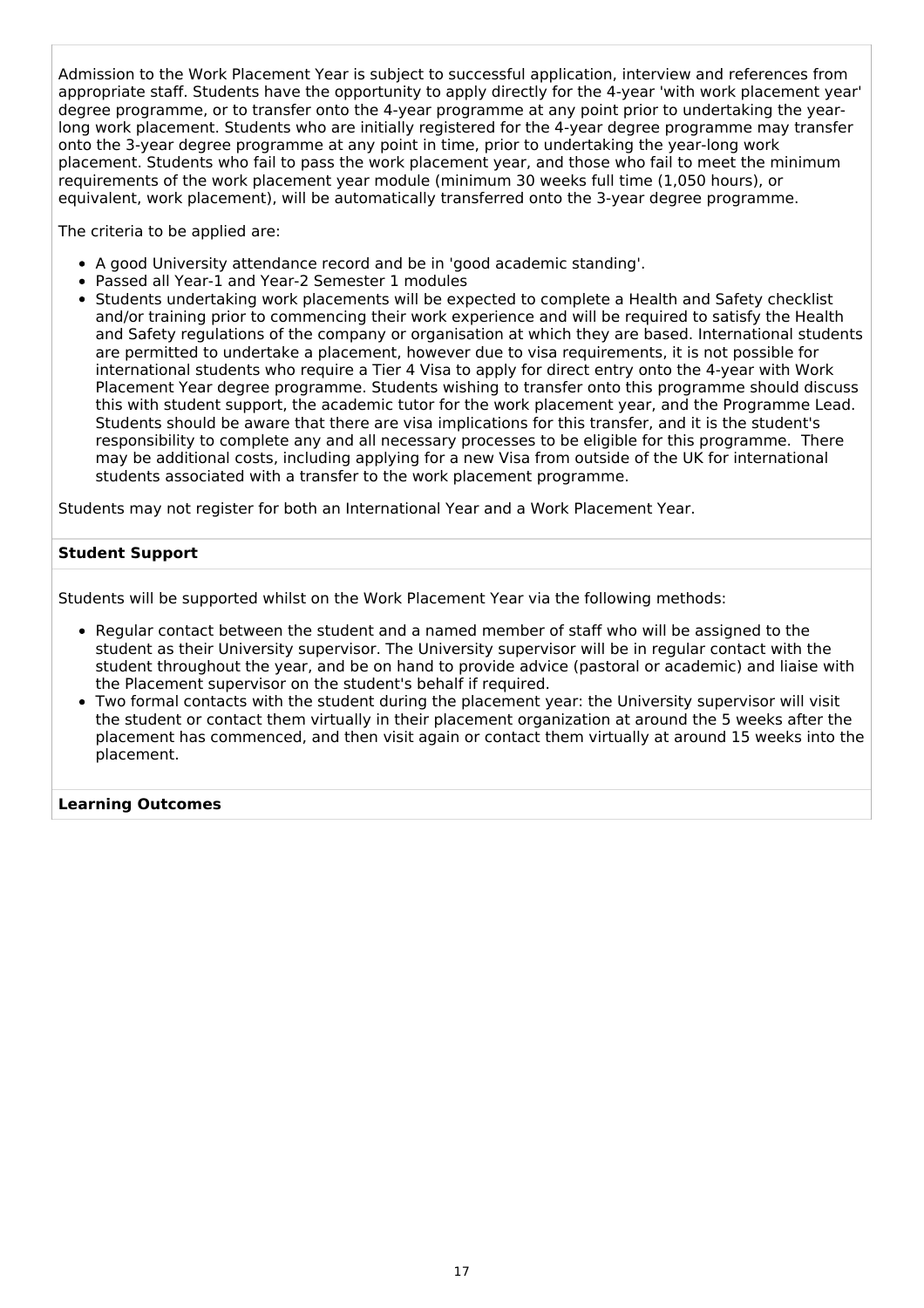In addition to the learning outcomes specified in the main text of the Programme Specification, students who complete the 'with Work Placement Year' option will be able to:

- 1. Understand the variety of ways in which skills developed during the study of Humanities subjects can be deployed in non-academic contexts
- 2. Assess their own strengths and weaknesses in an employment context through a SWOT analysis, design learning outcomes, and reflect on their own progress throughout the module
- 3. Articulate their placement experiences effectively and reflect on their enhanced skill set in front of an audience, using visual aids
- 4. Understand the aims and priorities, as well as the strengths and possible limitations, of an external organisation and design and complete activities/projects/materials that recognise and support these
- 5. Reflect on and critically evaluate their learning from the work placement, showing evidence that they have researched their sector and evaluated the effectiveness of their activities with this in mind

These learning outcomes will be assessed through the non-credit bearing Work Placement Year module (ENG-30090) which involves:

- 1. Supporting students in locating and securing a relevant work placement in any workplace where the research, analytical, and communication skills as a developed part of a Humanities degree can be used
- 2. Students completing a SWOT analysis (strengths, weaknesses, opportunities and threats) at the beginning of the placement, reflecting on their employability skills in terms of their assessment of sector skill demands. This will be used to create Intended Placement Outcomes and contribute to Continuing Professional Development. The action plan will be negotiated and agreed by the student, module convenor and employer.
- 3. Students creating a professional CV and portfolio that can be used when seeking employment after graduation
- 4. Students completing a 15-20 minute presentation in June/July, critically reflecting on the activities/projects they have completed so far, and the skills they have learned/developed. The audience will primarily be other students on this module, to ensure shared experiences and to create connections in preparation for returning to Keele for third year (Level 6)
- 5. Students developing a heightened awareness of the various ways in which their knowledge and skills can be utilised in real-world situations

### **Regulations**

Students registered for the 'with Work Placement Year' option are subject to programme-specific regulations (if any) and the University regulations. In addition, during the Work Placement Year, the following regulations will apply:

- Students undertaking the Work Placement Year must successfully complete the zero-credit rated 'Work Placement Year' module (ENG-30090)
- In order to ensure a high-quality placement experience, each Placement is required to satisfy an approval process including a Health & Safety Checklist completed by the Placement Provider. Each party (Placement Provider, Student and University) will agree and sign a Learning Agreement outlining the rights and responsibilities associated with their participation in the Placement Year.
- Once a student has been accepted by a placement organisation, the student will inform the University as soon as possible. The placement supervisor will be responsible for ensuring that the placement experience meets the agreed contract agreed with the University.
- The placement student will also sign up an agreement outlining his/her responsibilities in relation to the requirements of each organisation.

Students will be expected to behave professionally in terms of:

(i) conforming to the work practices of the organisation; and

(ii) remembering that they are representatives of the University and their actions will reflect on the School and have an impact on that organisation's willingness (or otherwise) to remain engaged with the placement.

### **Additional costs for the Work Placement Year**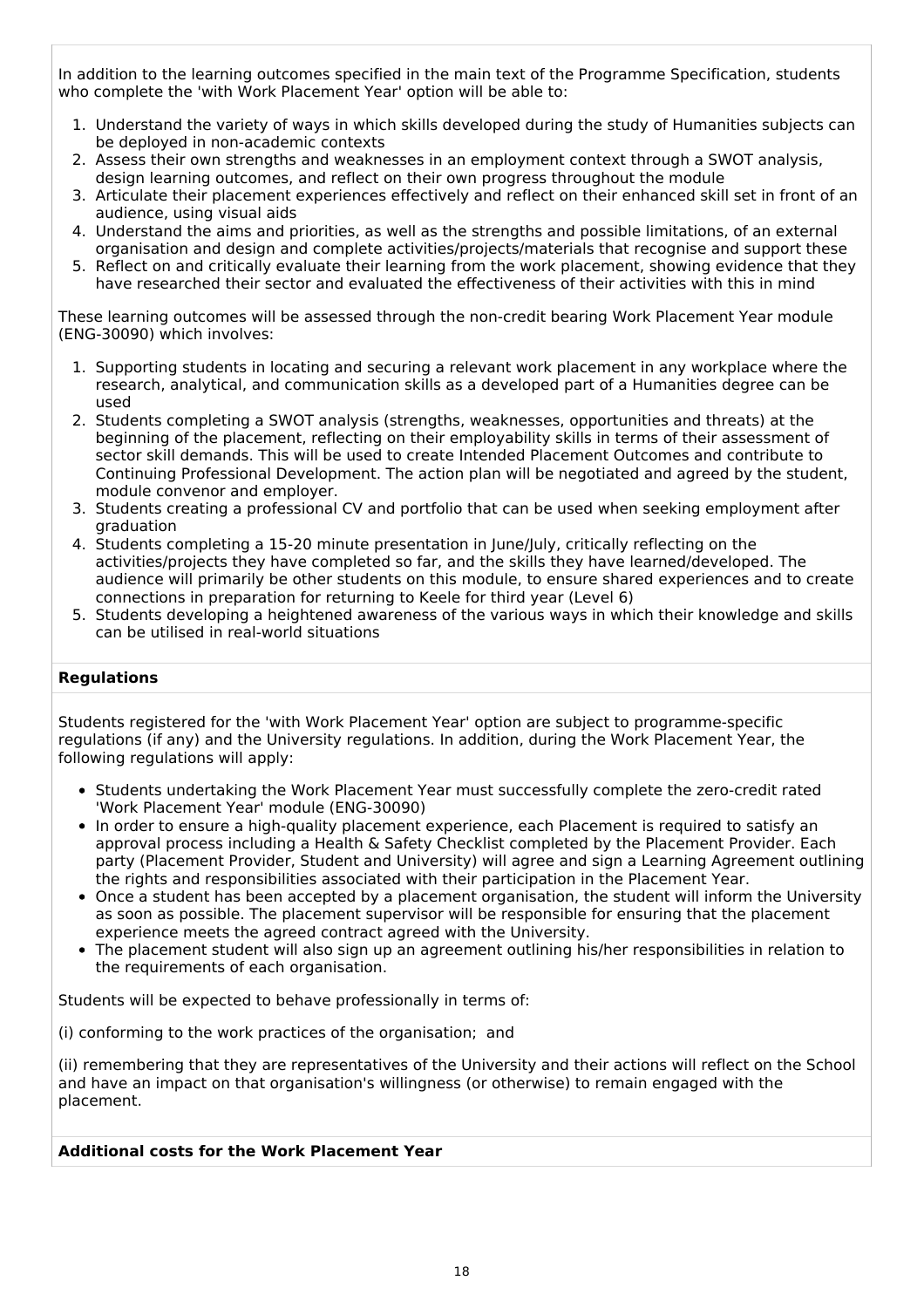Tuition fees for students on the Work Placement Year will be charged at 20% of the annual tuition fees for that year of study, as set out in Section 1. The Work Placement Year can be included in your Student Finance allocation; for more information please contact Student Services.

Students will have to bear the costs of travelling to and from their placement provider, accommodation, food and personal costs. Depending on the placement provider additional costs may include parking permits, travel and transport, suitable clothing, DBS checks, and compulsory health checks. Whilst on Placement students are still classed as full-time students and so eligible for Council Tax exemption, student discounts for travel etc

Eligibility for student finance will depend on the type of placement and whether it is paid or not. If it is paid, this is likely to affect student finance eligibility, however if it is voluntary and therefore unpaid, should not affect student finance eligibility. Students are required to confirm eligibility with their student finance provider.

International students who require a Tier 4 visa should check with the Immigration Compliance team prior to commencing any type of paid placement to ensure that they are not contravening their visa requirements.

# **18. Annex - Programme-specific regulations**

| <b>Final Award and Award Titles</b> | Master in Liberal Arts (M.LibArts)<br>Master in Liberal Arts (M.LibArts) with International Year |  |
|-------------------------------------|--------------------------------------------------------------------------------------------------|--|
| Intermediate Award(s)               | Honours Degree<br>Diploma in Higher Education<br>Certificate in Higher Education                 |  |
| <b>Last modified</b>                | January 2022                                                                                     |  |
| <b>Programme Specification</b>      | https://www.keele.ac.uk/ga/programmespecifications                                               |  |

### **Programme Regulations: Liberal Arts (Integrated Masters)**

The University's Academic Regulations which can be found on the Keele University website [\(https://www.keele.ac.uk/regulations/](https://www.keele.ac.uk/regulations/)[\)\[1\]](https://scims-api.keele.ac.uk/#_ftn1) apply to and regulate the programme, other than in instances where the specific programme regulations listed below over-ride them. These programme regulations list:

- **Exemptions which are characterised by the omission of the relevant regulation.**
- Variations which are characterised by the replacement of part of the regulation with alternative wording.
- Additional Requirements which set out what additional rules that apply to students in relation to this programme.

The following **exemptions, variations** and **additional requirements** to the University regulations have been checked by Academic Services and have been approved by the Faculty Education Committee.

### **A) EXEMPTIONS**

The clause(s) listed below describe where an exemption from the University's Academic Regulations exists:

For the whole duration of their studies, students on this Programme are exempt from the following regulations: **No exemptions apply.**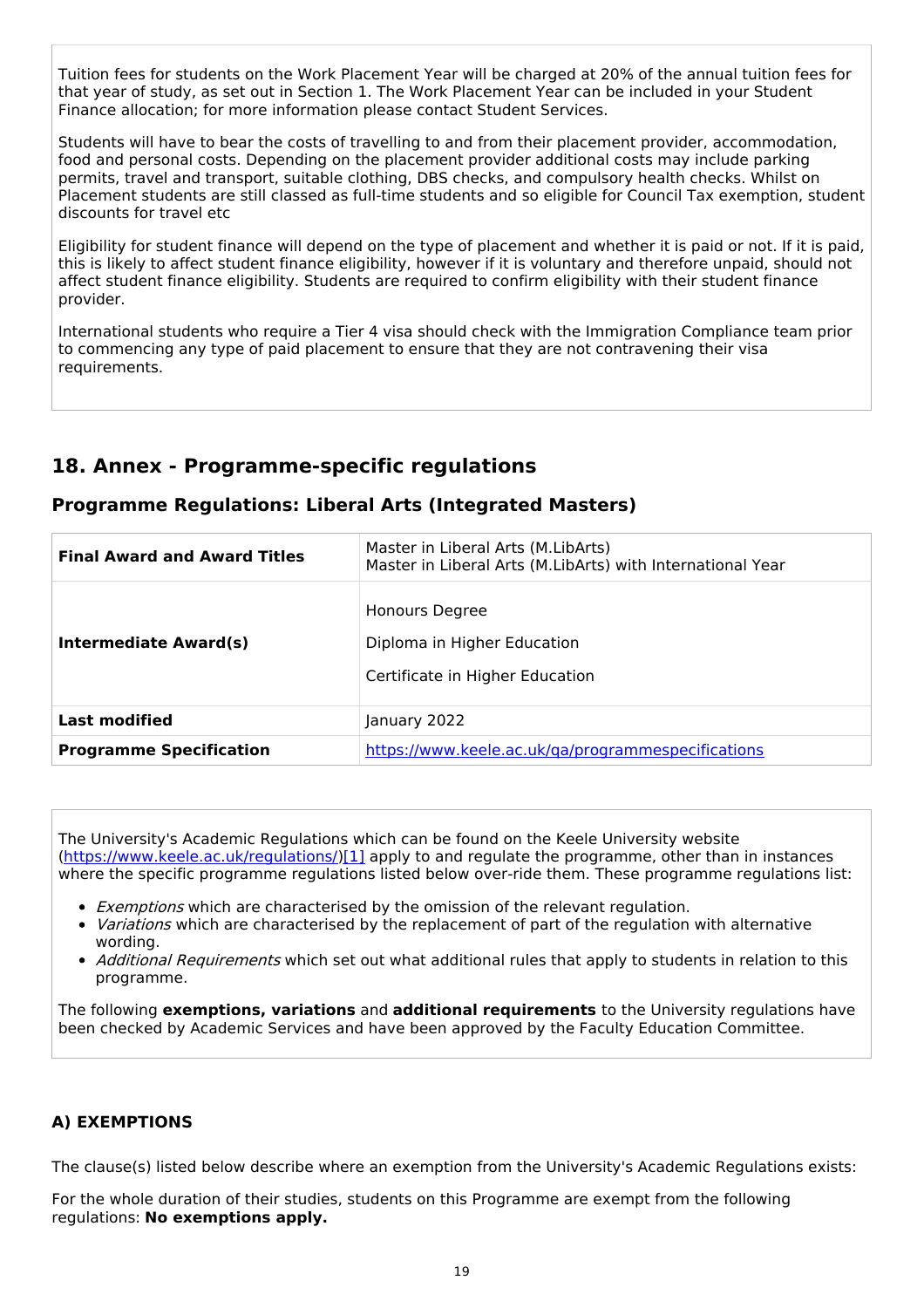### **B) VARIATIONS**

The clause(s) listed below describe where a variation from the University's Academic Regulations exists:**No variations apply**

### **Additional Requirements**

The programme requirements listed below are in addition to the University's Academic Regulations:

### **Additional requirement 1: Progression**

a. Progression within the M.LibArts. programme from Level 5 to 6 and from Level 6 to 7

#### From Level 5 to 6

To progress from FHEQ Level 5 of an Integrated Master's Degree to FHEQ Level 6 of the Integrated Master's Degree a student must:

a) satisfy the normal requirements for progression from FHEQ Level 5 to FHEQ Level 6 as set out in the university's Regulation C3 11.3 and:

b) obtain an average of at least 58% across all FHEQ Level 5 modules.

From Level 6 to 7

To progress from FHEQ Level 6 to FHEQ Level 7 a student must at least satisfy the requirements under Regulation C3 for the award of an Honours Degree in the Lower Second Class Honours category.

Any student who fails to satisfy the requirements above shall revert to Honours Degree candidature and be considered for the award of an Honours Degree under the provisions of the university's Regulation C3. The honours degree award shall be as specified in the programme specification for the BA in Liberal Arts.

### **Additional requirement 2: Course transfer**

b. Transfer onto the Integrated Masters in Liberal Arts Programme by Single Honours BA Liberal Arts **Students** 

Regulation C6, paragraph 2.3 states that the rules governing eligibility for transfer onto an Integrated Masters programme shall be governed by the relevant Course Regulations.

Single Honours BA Liberal Arts students will be eligible to transfer from the BA in Liberal Arts into the M.LibArts programme if they have:

- met the relevant progression criteria for the BA programme at Levels 4 and 5
- completed Level 5 obtaining an average of at least 58% across all Level 5 modules
- had their transfer approved by the Programme Director

The transfer of course registration will usually be completed before commencing study at Level 6.

**(International students only)** Due to UK Home Office Visa (UKVI) restrictions, students who enrol on an integrated master's programme are not able to transfer to an alternative programme without the change meeting UKVI requirements. Where students wish to take an exit award of a Bachelor's Degree at the level 6 boards they are able to do so, but it is recommended to speak with Immigration Compliance and Support (visa@keele.ac.uk) before taking this option as this affects current and future Visa options.

All other students who are considering a course change or find themselves in circumstances where they need to change will need to speak to Immigration Compliance and Support (Student Services Centre) (visa@keele.ac.uk) first to check eligibility and review the consequences of the transfer and the timings of a new Visa application from outside the UK.

[\[1\]](https://scims-api.keele.ac.uk/#_ftnref1) References to University Regulations in this document apply to the content of the University's Regulatory Framework as set out on the University website here <https://www.keele.ac.uk/regulations/>.

# **Version History**

### **This document**

**Date Approved:** 28 January 2022